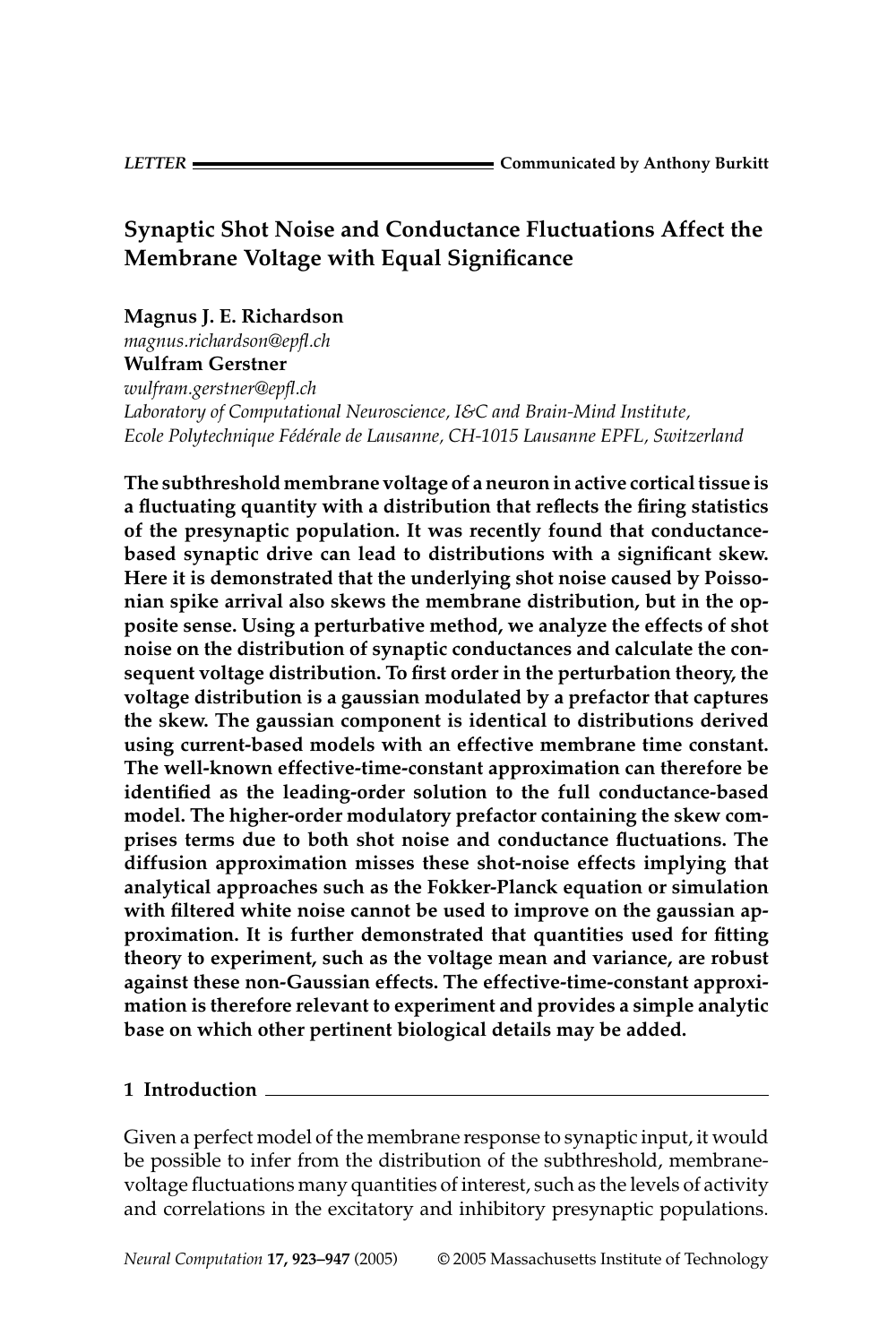Early models of synaptic input (Stein, 1965) comprised a leaky integrator driven by a stochastic current, which generated postsynaptic potentials of fixed amplitude. Since then, great effort has been made to incorporate further biological details.

Soon after the publication of Stein's model, synaptic conductance effects began to be addressed (Stein, 1967; Johannesma, 1968; Tuckwell, 1979; Wilbur & Rinzel, 1983; Lansky & Lanska, 1987). These early models featured unfiltered, delta-pulse synapses and were primarily concerned with the statistics of the interspike interval distribution. Although the majority of studies used the diffusion approximation (i.e., the limit of high synaptic rates and low postsynaptic potential amplitudes), the effects of shot noise due to Poisson distributed pulse arrival at low rates have also been considered (see, e.g., Tuckwell, 1989) in the context of stochastic resonance (Hohn & Burkitt, 2001) and the neural response to correlations in the presynaptic population (Kuhn, Aertsen, & Rotter, 2003). Other studies have examined the filtering of the incoming pulses at the synapses and have shown it can lead to unexpected dynamical response properties: synaptic filtering can, paradoxically, allow neurons to follow high-frequency signals better (Brunel, Chance, Fourcaud, & Abbott, 2001; Fourcaud & Brunel, 2002).

More recently, a number of experimental studies have directly measured the effect of synaptic drive on the membrane voltage (Kamondi, Acsady, Wang, & Buzsaki, 1998; Destexhe & Paré, 1999; Sanchez-Vives & McCormick, 2000; Monier, Chavane, Baudot, Graham, & Frégnac, 2003; Holmgren, Harkany, Svennenfors, & Zilberter, 2003). The availability of such measurements has led to a renewed interest in the quantitative modeling of synaptic drive, with a view to infer presynaptic network states from voltage fluctuations (Stroeve & Gielen, 2001; Rudolph, Piwkowska, Badoual, Bal, & Destexhe, 2004), compare current and conductance-based models of synaptic drive (Tiesinga, José, & Sejnowski, 2000; Rauch, La Camera, Lüscher, Senn, & Fusi, 2003; Rudolph & Destexhe, 2003; Jolivet, Lewis, & Gerstner, 2004; Richardson, 2004; La Camera, Senn, & Fusi, 2004; Meffin, Burkitt, & Grayden, 2004), and explore mechanisms for the gain control of the neuronal response (Chance, Abbott, & Reyes, 2002; Burkitt, Meffin, & Grayden, 2003; Destexhe, Rudolph, & Paré, 2003; Fellous, Rudolph, Destexhe, & Sejnowski, 2003; Prescott & De Koninck, 2003; Grande, Kinney, Miracle, & Spain, 2004; Kuhn, Aertsen, & Rotter, 2004).

In this letter, the combined effects on the membrane voltage of synaptic shot noise, filtering, and conductance increase will be examined. The central result is that the effects of synaptic shot noise on the membrane voltage statistics are as significant as those of synaptic conductance fluctuations and therefore either both (or neither) of these features of the synaptic drive should be taken into account for a consistent approach. This means that diffusion-level descriptions, such as numerical simulations or the Fokker-Planck approach, in which the drive is modeled as gaussian noise, cannot correctly describe detailed aspects of the membrane-voltage distribution, such as its skew.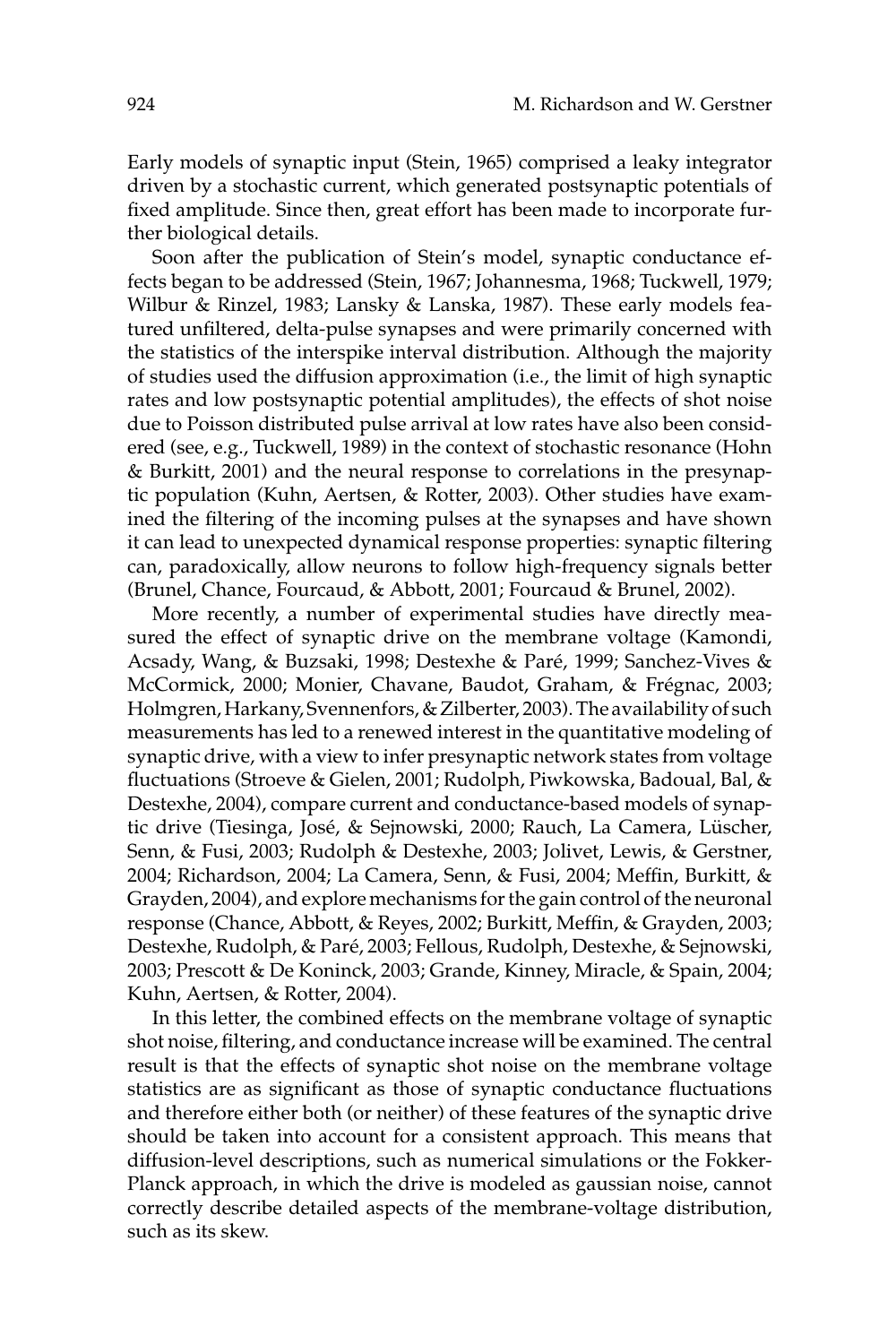#### **2 Membrane Response to Synaptic Drive**

In this section, the full model of the membrane response to synaptic drive is introduced and two common approximations to this model outlined. An analysis of the aspects of the drive missed by these approximation schemes will motivate the development of a perturbative approach.

**2.1 The Full Model.** Following Stein (1967), the membrane voltage *V*(*t*) responds passively to synaptic drive: voltage gated channels, including spike-generating currents, are not included. The membrane is modeled by a capacitance *C* in parallel with a leak conductance *gL* and two fluctuating excitatory  $g_e(t)$  and inhibitory  $g_i(t)$  conductances with equilibrium potentials at  $E_L$ ,  $E_e$ , and  $E_i$ , respectively. This system therefore comprises three independent variables:

$$
C\frac{dV}{dt} = -g_L(V - E_L) - g_e(V - E_e) - g_i(V - E_i) + I_{app}
$$
 (2.1)

$$
\tau_e \frac{dg_e}{dt} = -g_e + c_e \tau_e \sum_{\{t_{k_e}\}} \delta(t - t_{k_e}) \tag{2.2}
$$

$$
\tau_i \frac{dg_i}{dt} = -g_i + c_i \tau_i \sum_{\{t_{k_i}\}} \delta(t - t_{k_i}). \tag{2.3}
$$

The excitatory conductance is driven by pulses that arrive at the Poissondistributed times  $\{t_k\}$  at a total rate  $\mathcal{R}_e$  summed over all input fibers. Each pulse provokes a quantal conductance increase *ce*, which then decays exponentially with a time constant  $\tau_e$ . The inhibitory conductance is defined analogously. Any experimentally applied current is accounted for by  $I_{amp}$ .

In this letter, only the steady-state statistical properties will be considered. Thus, all expectations of a quantity  $x(t)$ , written as  $\langle x(t) \rangle$ , denote either an average over an ensemble of statistically independent systems, in which any transients due to initial conditions are no longer present, or the temporal average of  $x(t)$  in a single system.

**2.2 The Diffusion Approximation.** For the case in which the rates  $\mathcal{R}_e$ ,  $\mathcal{R}_i$  are relatively high, the number of pulses that arrive within the timescales τ*e*, τ*<sup>i</sup>* will be approximately gaussian distributed. The replacement of the synaptic shot noise in equations 2.2 and 2.3 by a constant term and gaussian white noise constitutes the diffusion approximation. Thus, using excitation as an example,

$$
\tau_e \frac{dg_e}{dt} \simeq g_{e0} - g_e + \sqrt{2}\sigma_e \xi_e(t), \qquad (2.4)
$$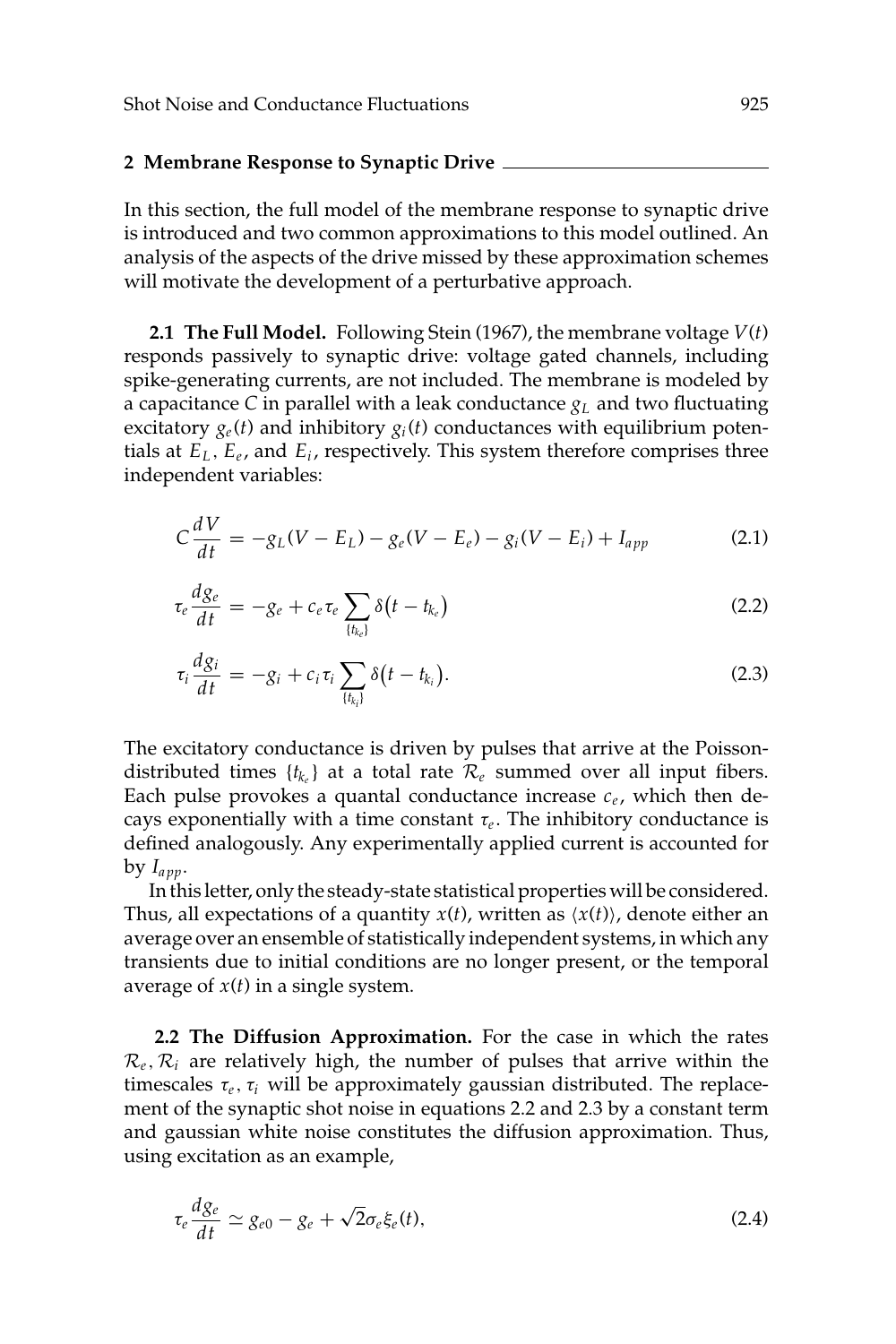where the gaussian white noise  $\xi_e(t)$  has a mean and autocorrelation function defined by

$$
\langle \xi_e(t) \rangle = 0 \qquad \langle \xi_e(t) \xi_e(t') \rangle = \tau_e \delta(t - t'). \tag{2.5}
$$

The Ornstein-Uhlenbeck process (see equation 2.4) has been shown to capture the statistics of conductance fluctuations at the soma of compartmentalized model neurons (Destexhe, Rudolph, Fellous, & Sejnowski, 2001). The average conductance  $g_{e0}$  and the standard deviation  $\sigma_e$  are related to the variables *ce*, τ*e*, and R*<sup>e</sup>* through

$$
g_{e0} = c_e \tau_e R_e, \qquad \sigma_e = c_e \sqrt{\frac{\tau_e R_e}{2}}.
$$
\n(2.6)

By construction, the first two moments of the diffusion approximation are identical to those of the shot noise process. Higher moments, however, are not correctly reproduced in the diffusion approximation.

The conductance equation 2.4 is linear and can be integrated.<sup>1</sup> The fluctuating component  $g_{eF}$  of the conductance is

$$
g_{eF}(t) \equiv g_e(t) - g_{e0} \simeq \sqrt{2}\sigma_e \int_0^\infty \frac{ds}{\tau_e} e^{-s/\tau_e} \xi_e(t-s), \tag{2.7}
$$

which yields (with equation 2.5) the gaussian distribution

$$
p_D(g_e) = \frac{1}{\sqrt{2\pi\sigma_e^2}} \exp\left(-\frac{(g_e - g_{e0})^2}{2\sigma_e^2}\right).
$$
 (2.8)

The subscript signifies that the calculation was made in the diffusion approximation. There are clearly some problems with distribution 2.8 if the conductance mean  $g_{e0}$  is of a similar magnitude to the standard deviation  $\sigma_{e}$ . In this regime, the diffusion approximation predicts negative conductances (Lansky & Lanska, 1987; Rudolph & Destexhe, 2003). In fact, the criterion for validity of the diffusion approximation is

$$
\sigma_e/g_{e0} \ll 1,\tag{2.9}
$$

<sup>&</sup>lt;sup>1</sup> The Stratonovich formulation of stochastic calculus is used throughout this letter. However, for additive white noise or multiplicative colored noise, there is no difference between the Stratonovich or Ito forms. See, for example, Risken (1996).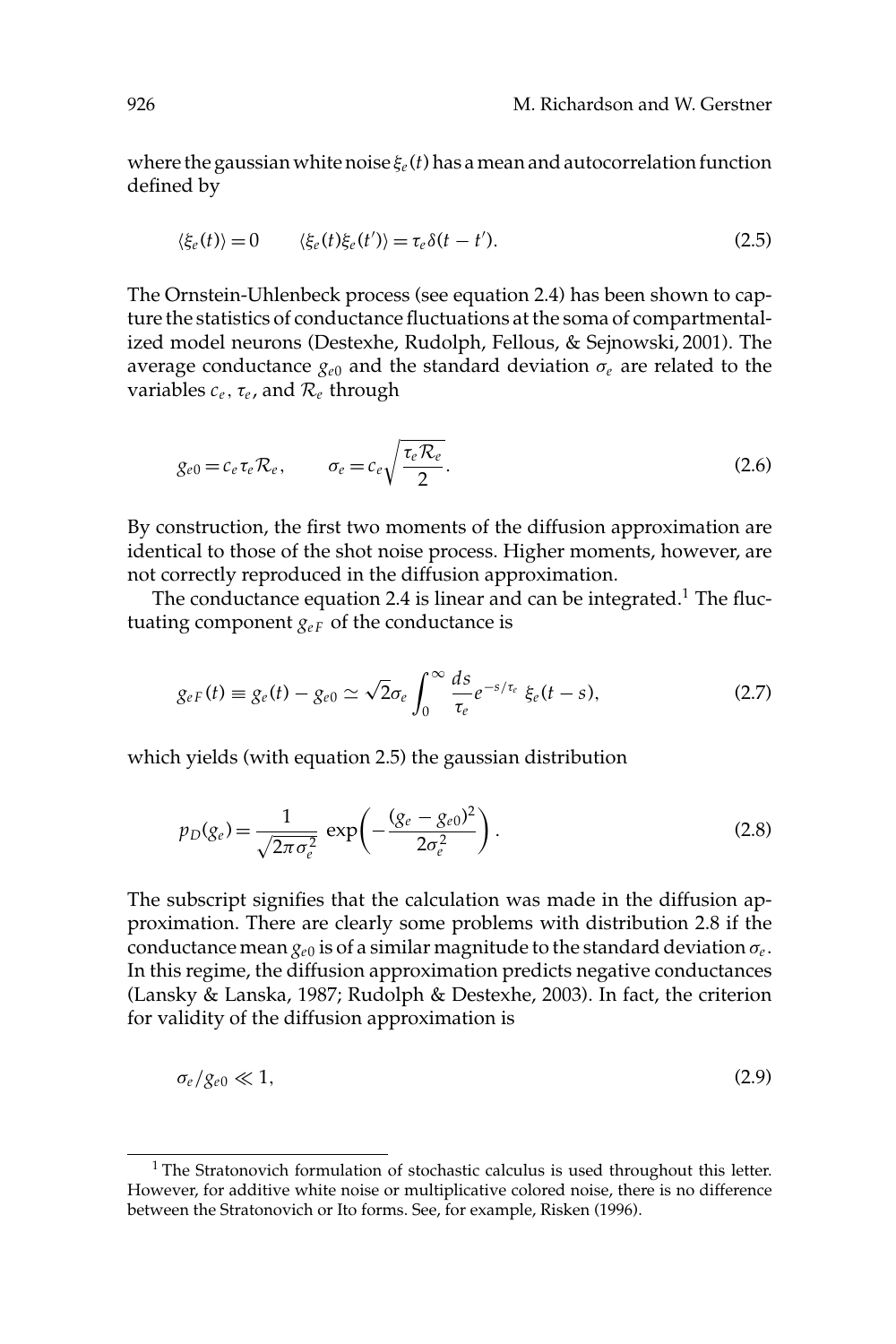suggesting that this approximation misses higher-order terms scaling with powers of σ*e*/*ge*0. Thus, the shot noise conductance fluctuations should read

$$
g_{eF}(t) = \sqrt{2}\sigma_e \int_0^\infty \frac{ds}{\tau_e} e^{-s/\tau_e} \left( \xi_e(t-s) + \text{corrections} \propto \frac{\sigma_e}{g_{e0}} \right), \qquad (2.10)
$$

where  $\xi_e(t)$  is the gaussian white noise defined in equation 2.5.

**2.3 The Diffusion Approximation Is Inconsistent.** The combination of the diffusion approximation of the synaptic drive (see equation 2.4 and its equivalent for inhibition) and the full voltage equation, 2.1, will now be examined. By separating the synaptic conductances into tonic components  $g_{e0}$ ,  $g_{i0}$  and fluctuating components  $g_{eF}$ ,  $g_{iF}$ , the voltage equation can be written as

$$
C\frac{dV}{dt} = -g_0(V - E_0) - g_{eF}(V - E_e) - g_{iF}(V - E_i),
$$
\n(2.11)

where the total conductance  $g_0$  and drive-dependent equilibrium potential *E*<sup>0</sup> are defined by

$$
g_0 = g_L + g_{e0} + g_{i0} \quad \text{and} \quad E_0 = \frac{1}{g_0} (g_L E_L + g_{e0} E_e + g_{i0} E_i + I_{app}).
$$
\n(2.12)

The subscripts 0 anticipate that these quantities are correct at the zero order of a perturbation expansion that will be developed in a later section. The total conductance  $g_0$  suggests the introduction of an effective membrane time constant,

 $\tau_0 = C/g_0.$  (2.13)

This feature of the synaptic drive was identified in the early analytic treatment of Johannesma (1968).

The fluctuation terms driving the voltage in equation 2.11 will now be examined. Taking excitation as an example, the voltage-dependent component of the drive can be expanded around the equilibrium potential *E*0,

$$
g_{eF}(V - E_e) = g_{eF}(E_0 - E_e) + g_{eF}(V - E_0).
$$
 (2.14)

The two terms on the right-hand side have simple interpretations. The first is an additive noise term and therefore just a fluctuating current. The second is a multiplicative noise term and, in the context of equation 2.11, it can be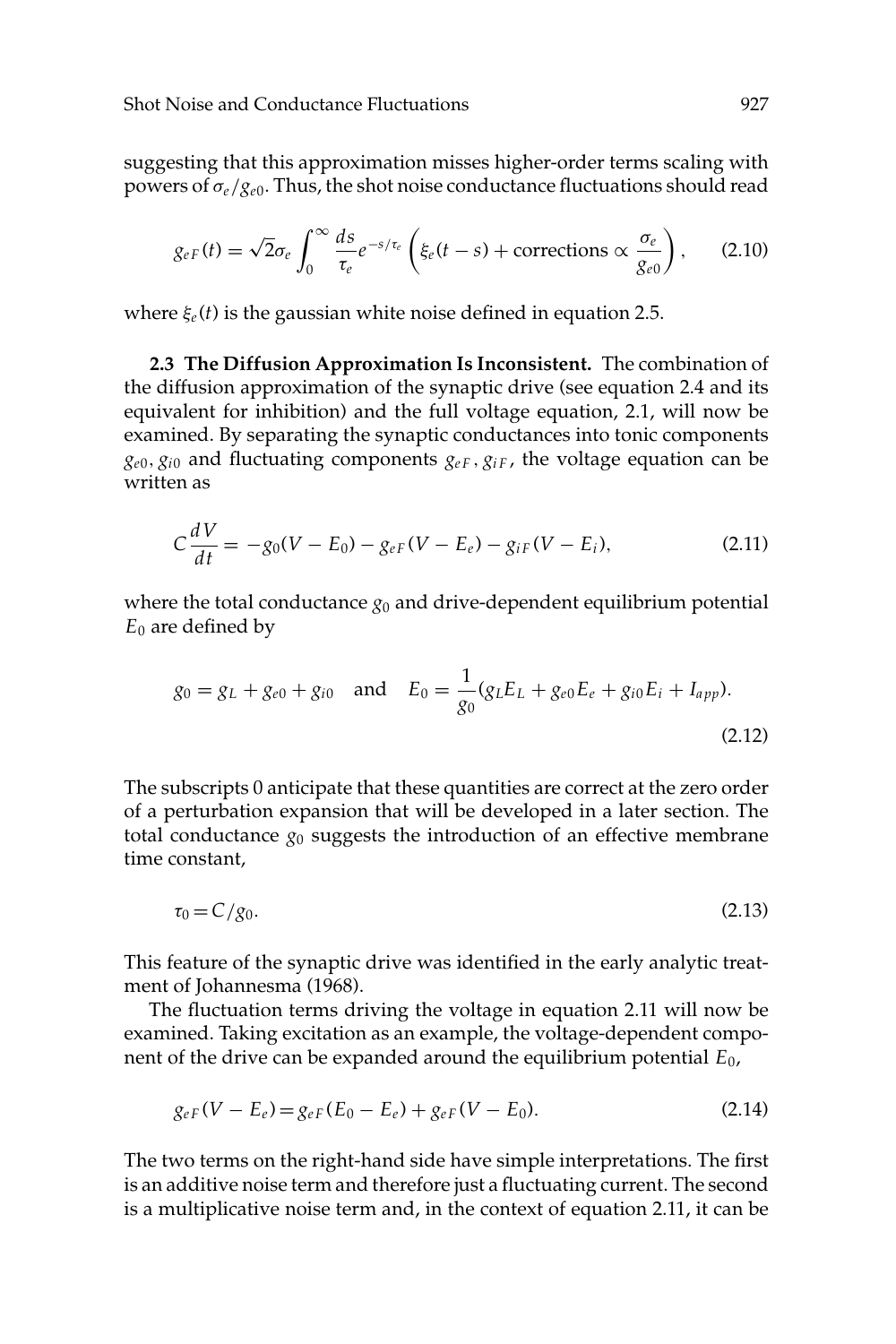seen that this term represents fluctuations in  $g_0$ , or equivalently in  $\tau_0$ , the effective membrane time constant.

These two noise terms are, however, not equally significant. The quantity *V*−*E*<sub>0</sub> grows (linearly) with the fluctuations  $g_{eF}$ ,  $g_{iF}$ . So whereas the additive noise terms are of the order  $g_{eF}$ ,  $g_{iF}$ , the multiplicative noise terms are of the order  $g_{eF}^2$  ,  $g_{iF}^2$  , and  $g_{eF}g_{iF}$  . This suggests that (1) the multiplicative noise terms could be neglected if the noise strength was in some way small, and (2) if these terms were retained, the effects of the synaptic drive on the membrane voltage would be modeled in greater detail. Point 1 is valid, as will be seen in section 2.4. Point 2, however, is false due to an unexpected weakness of the diffusion approach with multiplicative noise. This will now be outlined.

On reexamining equations 2.7 to 2.9, it is seen that relative to the tonic conductance, the fluctuations in the diffusion approximation scale with σ*e*/*ge*0. But equation 2.10 states that the terms missed by this approximation scale with the square of this quantity. Hence,

$$
g_{eF}/g_{e0} = A\left(\frac{\sigma_e}{g_{e0}}\right) + B\left(\frac{\sigma_e}{g_{e0}}\right)^2 + \cdots
$$
 (2.15)

where *A* is the diffusion-level term and *B* is the first-order correction due to shot noise. Given that  $\sigma_e/g_{e0}$  is the small quantity parameterizing the diffusion approximation, it is clearly inconsistent to neglect the secondorder term *B* in the additive noise  $g_{eF}$  ( $E_e - E_0$ ) of equation 2.14 but keep the implicit *A*<sup>2</sup> term in the multiplicative noise  $g_{eF}(V-E_0) \propto g_{eF}^2$ . This is, however, what occurs in the diffusion approximation.

This result is surprising because it implies that although diffusion-based approaches (such as the Fokker-Planck equation or any simulation with filtered gaussian noise) purport to capture the effects of synapticconductance fluctuations, they miss equally important terms due to the shot noise. However, it should be stressed that almost all previous studies of conductance-based synaptic noise that used the diffusion approximation implicitly concentrated their analyses on the dominant effects coming from the tonic conductance increase and additive noise term; the conclusions of such studies remain valid.

**2.4 The Effective-Time Constant Approximation.** This is also known as the *gaussian approximation* of the voltage distribution. The treatment of the membrane voltage can easily be made consistent with the diffusion approximation of the synaptic conductance equations. This is achieved by dropping the multiplicative noise term, that is, by neglecting conductance fluctuations, to yield

$$
C\frac{dV}{dt} \simeq -g_0(V - E_0) + g_{eF}(E_e - E_0) + g_{iF}(E_i - E_0).
$$
 (2.16)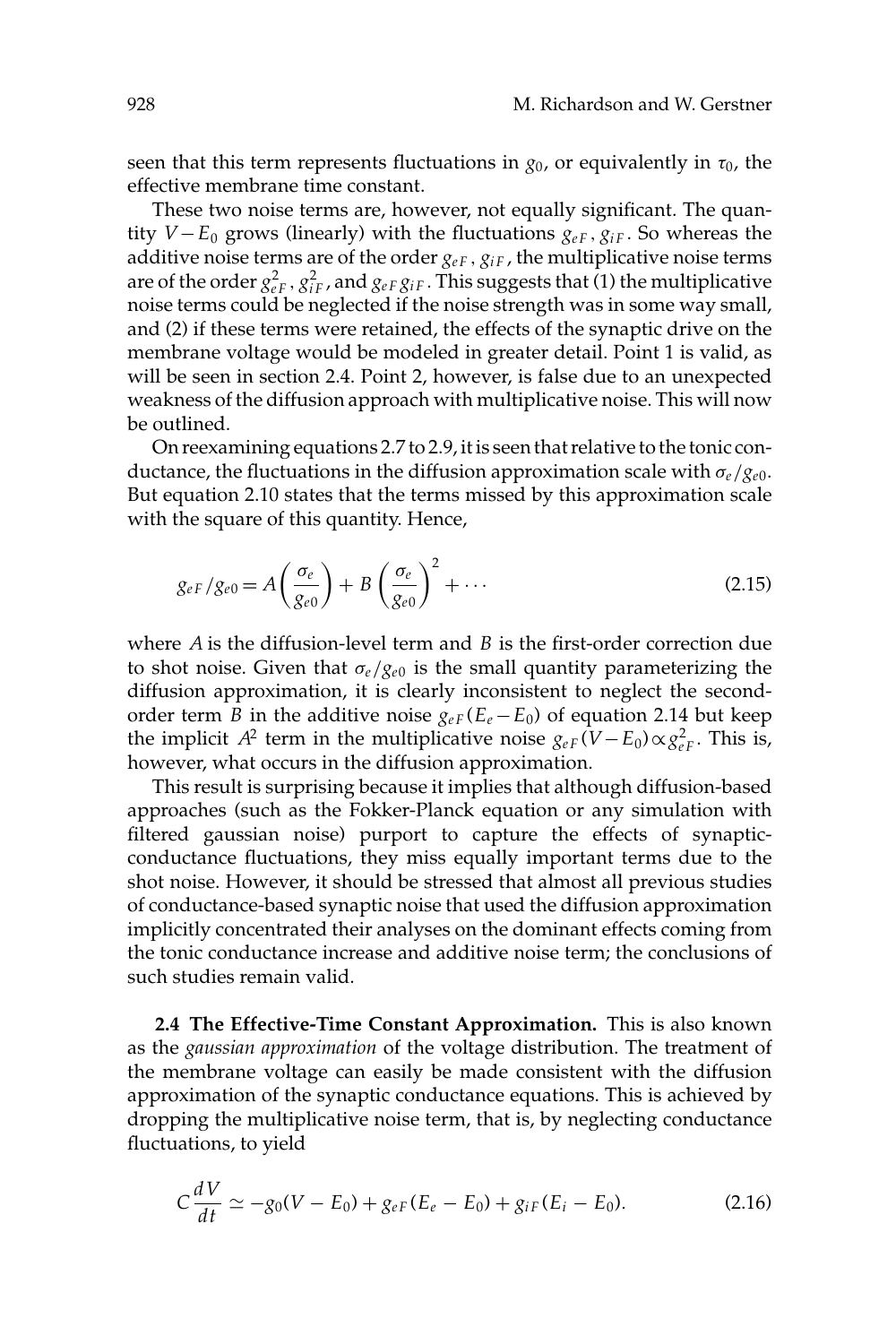This voltage equation is of the form of a current-based model, but the dominant effect of the synaptic conductance is accounted for through the use of an increased effective leak  $g_0$ . This approximation is in widespread use, having been applied to white noise synaptic drive (Wan & Tuckwell, 1979; Lansky & Lanska, 1987; Burkitt & Clark, 1999; Burkitt, 2001; Burkitt et al., 2003, La Camera et al., 2004), alpha-pulse synapses (Manwani & Koch, 1999), and, more recently (Richardson, 2004), to the case of exponentially filtered synapses studied here. The equation set comprising the voltage equation 2.16 and the diffusion approximations for the conductances are simple to analyze and can be integrated to give

$$
V(t) - E_0 \simeq \sqrt{2} \left( \frac{\sigma_e}{g_0} \right) \frac{(E_e - E_0)}{(\tau_e - \tau_0)} \int_0^\infty ds \left( e^{-s/\tau_e} - e^{-s/\tau_0} \right) \xi_e(t - s) + \sqrt{2} \left( \frac{\sigma_i}{g_0} \right) \frac{(E_i - E_0)}{(\tau_i - \tau_0)} \int_0^\infty ds \left( e^{-s/\tau_i} - e^{-s/\tau_0} \right) \xi_i(t - s).
$$
\n(2.17)

This equation has an obvious interpretation: the quantities multiplying the noise are just the excitatory and inhibitory postsynaptic potentials for a membrane with an effective time constant  $\tau_0$ . The fact that it is linear in the noise means that many quantities of interest can be easily calculated, including temporal measures such as the autocorrelation function.

The distribution predicted for the voltage is the gaussian

$$
p_0(V) = \frac{1}{\sqrt{2\pi\sigma_V^2}} \exp\left(-\frac{(V - E_0)^2}{2\sigma_V^2}\right),
$$
\n(2.18)

where, for the case where there are no correlations between excitation and inhibition, the variance is (Richardson, 2004)

$$
\sigma_V^2 = \left(\frac{\sigma_e}{g_0}\right)^2 (E_e - E_0)^2 \frac{\tau_e}{(\tau_e + \tau_0)} + \left(\frac{\sigma_i}{g_0}\right)^2 (E_i - E_0)^2 \frac{\tau_i}{(\tau_i + \tau_0)}.
$$
 (2.19)

If the limit  $\tau_e$ ,  $\tau_i \rightarrow 0$  is correctly taken (by keeping the quantities  $c_e \tau_e/C$ and  $c_i \tau_i / C$  fixed), it can be shown that this variance is compatible with previous results derived for the gaussian approximation of white noise conductance-based synaptic drive (Burkitt et al., 2003). However, for filtered noise, the variance in equation 2.19 differs significantly from that derived in Rudolph and Destexhe (2003). In that study, a one-dimensional Fokker-Planck equation was used that could not capture the effects of synaptic filtering. Through the introduction of effective synaptic time constants (Rudolph et al., 2004), the one-dimensional Fokker-Planck equation can be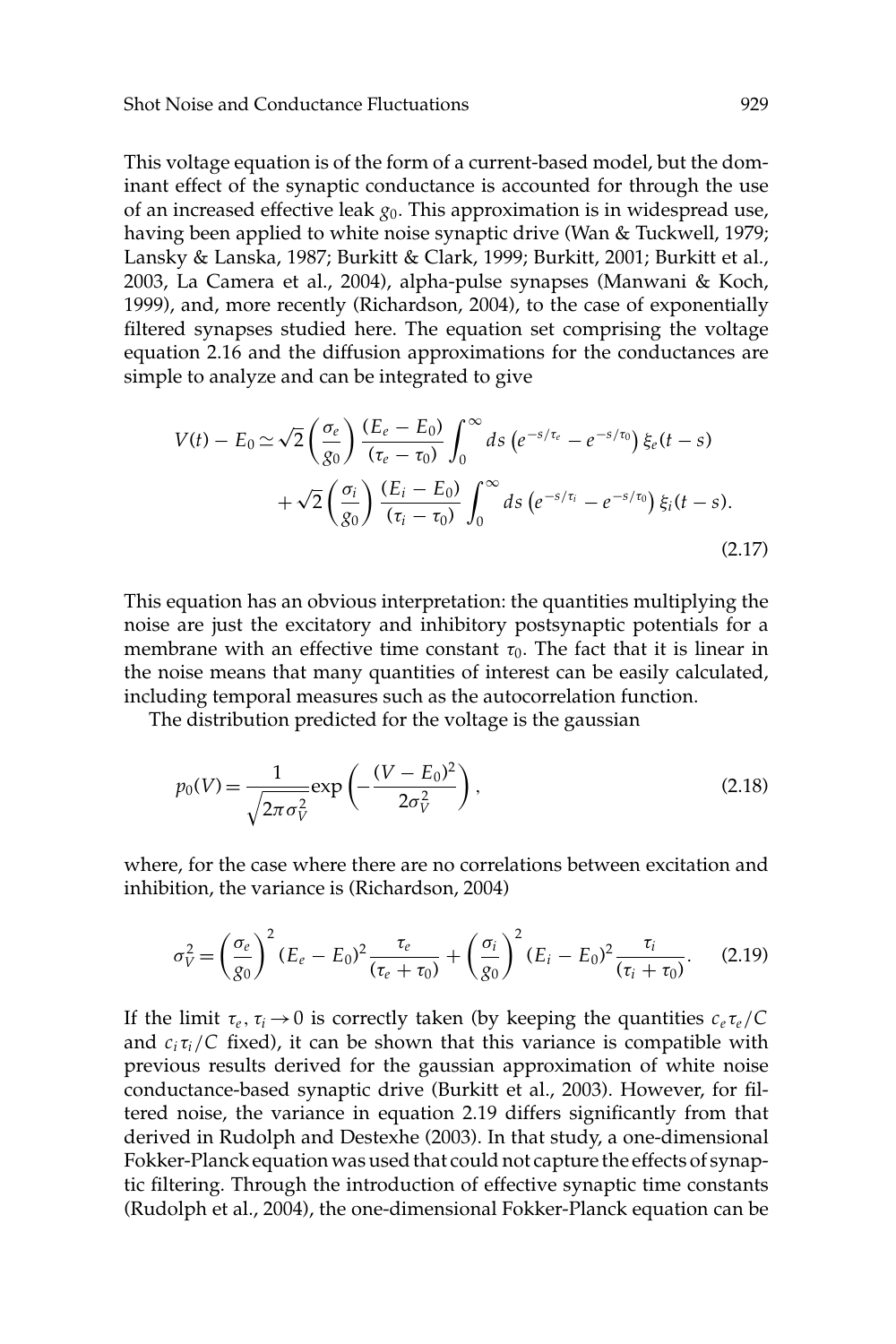made to yield results that correspond, at the gaussian level and in the steady state, to the distribution parameterized by equations 2.12 and 2.19.

**2.5 The Aim of This Letter.** The gaussian approximation provides a mathematically convenient approach to the analysis of conductance-based synaptic drive and is accurate for parameter values relevant to experiment (Richardson, 2004). Given the analysis presented above, it is clear that to improve on the gaussian approximation, both shot noise and conductance fluctuations must be included. The goal of the next two sections will be to develop a perturbative method that allows for the consistent calculation of the conductance and voltage distributions at a higher order than the gaussian approximation. These higher-order calculations will yield the skew of the voltage distribution, a quantity that is measurable experimentally. More important, the approach will provide information on the validity of fitting gaussian-level analytical forms for the mean and variance to voltage traces of cortical neurons. To aid readability, only the results of the calculations are given in the main body of the article. However, the methods developed here are applicable to other areas of theoretical neuroscience, such as the distribution of amplitudes at depressing synapses (Hahnloser, 2003) or the shape of synaptic weight distributions (van Rossum, Bi, & Turrigiano, 2000; Rubin, Lee, & Sompolinsky, 2001), and are therefore presented in full in the appendixes.

#### **3 Synaptic Shot Noise and Conductance Distributions**

In this section, the effects of shot noise on the synaptic conductance distributions will be analyzed. It should be noted that relaxation processes with shot noise, for which equations 2.2 and 2.3 are examples, have been well studied, and an exact solution (Gilbert & Pollak, 1960) for the distribution, in the form of a recursion relation, does exist. However, the aim of the approach (in section 4) is to incorporate the shot-noise conductance fluctuations into a model of the membrane voltage. A perturbative approach is better suited to this purpose. For this reason, the full solution for the shot-noise distribution  $p_S(g_e)$  will not be presented here but, when needed, will be obtained by numerical simulation of equation 2.2.

**3.1 The Diffusion Approximation Misses the Skew.** In the limit where the standard deviation  $\sigma_e$  has a similar magnitude to the conductance mean *ge*0, the diffusion approximation, unlike the full model, predicts negative conductances. A second source of difference between the statistics of shot noise and the diffusion approximation is also seen in the same limit; the distribution of the shot noise conductance becomes skewed, an effect that is obviously missed by the gaussian distribution given in equation 2.8. In order to get some intuition about the skew of the distribution, a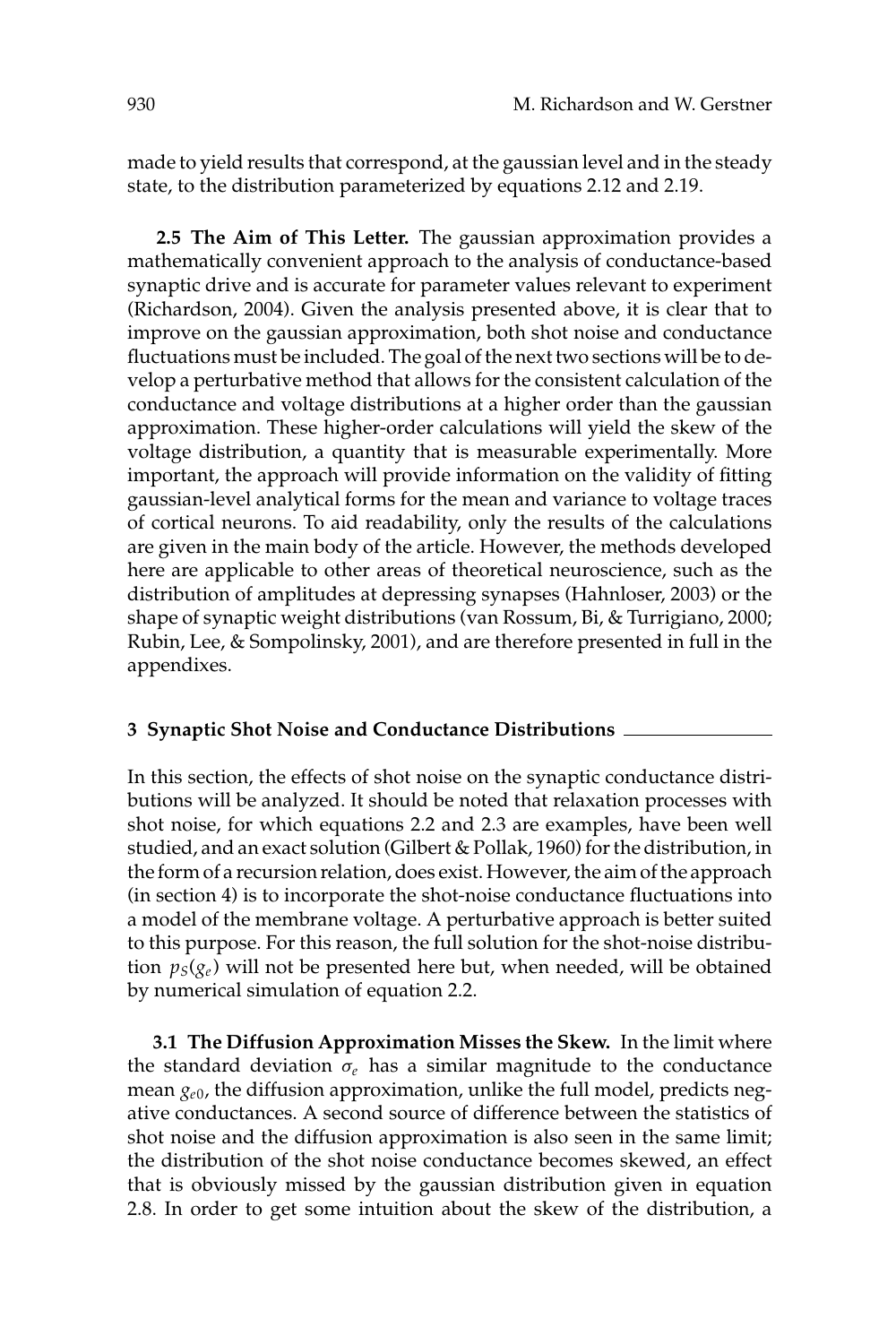

Figure 1: Distribution of shot noise conductance fluctuations; the perturbation theory improves on the diffusion approximation. (A) Comparison of the full distribution  $p<sub>S</sub>$  generated by the simulation of equation 2.2 to the diffusion approximation  $p_D$  (see equation 2.8) and the perturbation theory  $p_p$  (see equation 3.4) for the case  $\sigma_e/g_{e0} = 0.60$  ( $\mathcal{R}_e \tau_e = 1.5$ ). (B) The corresponding absolute difference between the diffusion approximation and full solution  $|p_D-p_S|$  and also the perturbatively generated distribution and the full solution  $|p_P - p_S|$ . The perturbative distribution reduces the error caused by both the negative conductances and the skew. (C, D) Analogous measures for the case  $\sigma_e/g_{e0} = 0.41$  $(\mathcal{R}_e \tau_e = 3.0)$  for which the theoretical approaches can be expected to be more accurate. Details of the simulations are given in appendix A.

comparison can be made between the full and approximate distributions shown in Figure 1A. In this case (for which  $\mathcal{R}_e \tau_e = 1.5$  implying  $\sigma_e/g_{e0} =$ 0.60), the peak of the shot noise distribution is to the left of that of the gaussian. Because both distributions have the same mean conductance  $g_e/c_e = 1.5$ , the shot noise distribution is skewed; it leans to the left with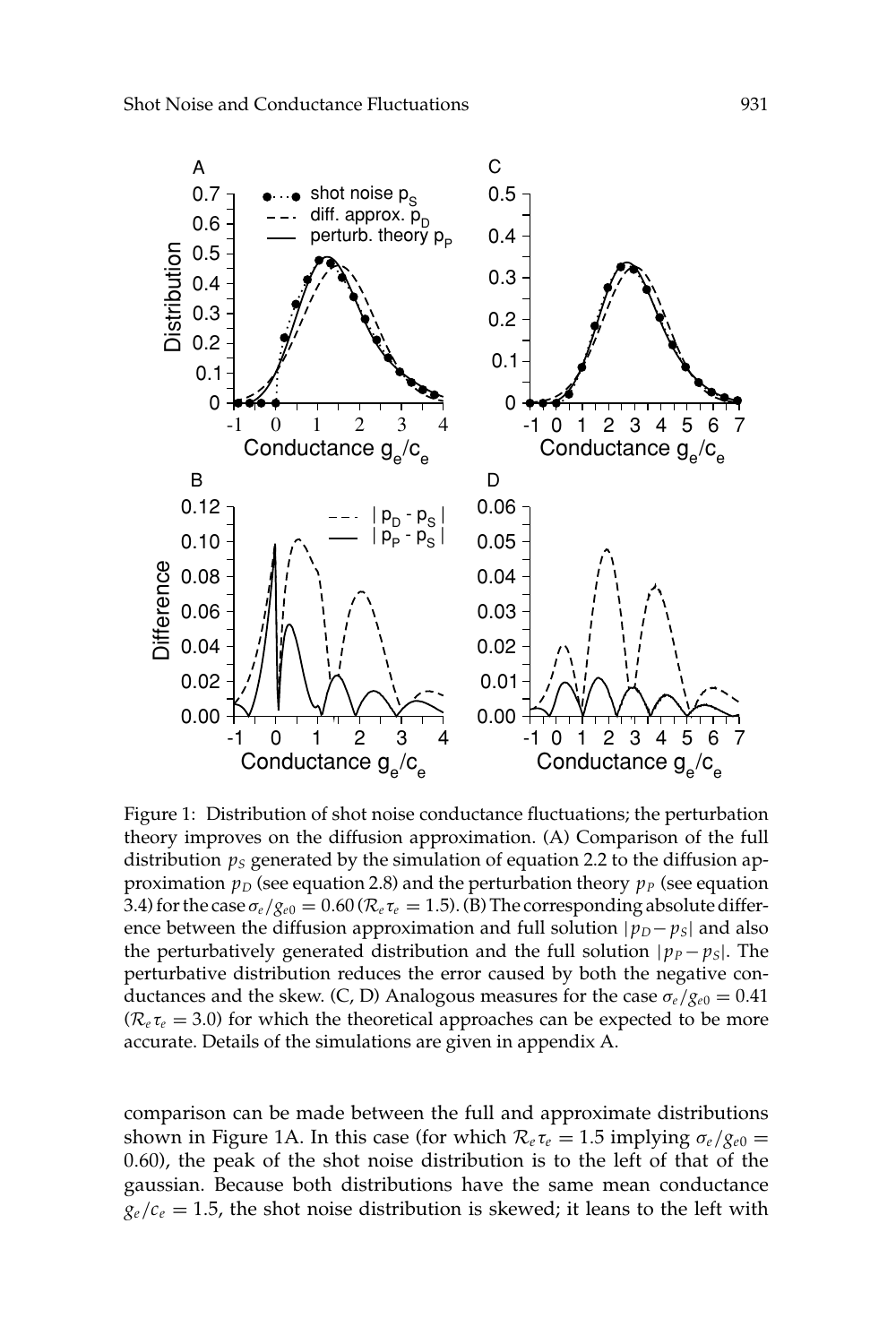a longer tail to the right. Any improvement of the diffusion approximation should address both the negative conductivity and the skew of the conductance distribution.

**3.2 Accounting for the Shot Noise.** The corrections identified in equation 2.10 will now be accounted for. A stochastic variable  $\zeta_e(t)$ , analogous to gaussian white noise ξ*e*(*t*),

$$
\tau_e \frac{dg_e}{dt} \simeq g_{e0} - g_e + \sqrt{2} \sigma_e \zeta_e(t), \qquad (3.1)
$$

can be constructed that has statistics that capture the shot noise fluctuations correctly up to the next order missed by the diffusion approximation. It can be shown that such a quantity must obey the same first- and second-order correlators as gaussian white noise,

$$
\langle \zeta_e(t) \rangle = 0, \quad \langle \zeta_e(t) \zeta_e(t') \rangle = \tau_e \delta(t - t'), \tag{3.2}
$$

but also a new third-order correlator,

$$
\langle \zeta_e(t)\zeta_e(t')\zeta_e(t'')\rangle = \sqrt{2}\left(\frac{\sigma_e}{g_{e0}}\right)\tau_e^2\delta(t-t')\delta(t'-t'').\tag{3.3}
$$

It is this third-order correlator, proportional to  $\sigma_e/g_{e0}$ , that provides the leading-order correction to the diffusion approximation. All higher-order correlators of products of  $\zeta_e(t)$  factorize in terms of these first-, second-, and third-order correlators. Using the rules in equations 3.2 and 3.3, the conductance distribution can be shown (see appendix B) to be

$$
p_P(h_e) = \frac{1}{\sqrt{2\pi}} \left[ 1 + \frac{4}{3} \frac{\sigma_e}{g_{e0}} \left( \frac{h_e^3}{3!} - \frac{h_e}{2!} \right) \right] \exp\left( -\frac{h_e^2}{2} \right),\tag{3.4}
$$

where  $h_e = (g_e - g_{e0})/\sigma_e$  is the normalized conductance and the subscript *P* denotes that the result was derived as a perturbative expansion in the small variables  $\sigma_e/g_{e0}$ . The distribution takes the form of a gaussian modulated by a prefactor. To zero order in  $\sigma_e/g_{e0}$ , the prefactor is equal to one, and the gaussian distribution 2.8 is recovered. The prefactor terms proportional to  $\sigma_e/g_{e0}$  now allow for the moments of the distribution to be calculated at higher order. The mean and variance are unchanged, as would be expected given the previous comments about the exactness of these two moments. The first new result of the perturbation theory is the skew  $S_{ge}$  of the distribution:

$$
S_{ge} = \frac{1}{\sigma_e^3} \langle (g_e - g_{e0})^3 \rangle = \langle h_e^3 \rangle = \frac{4}{3} \frac{\sigma_e}{g_{e0}}.
$$
 (3.5)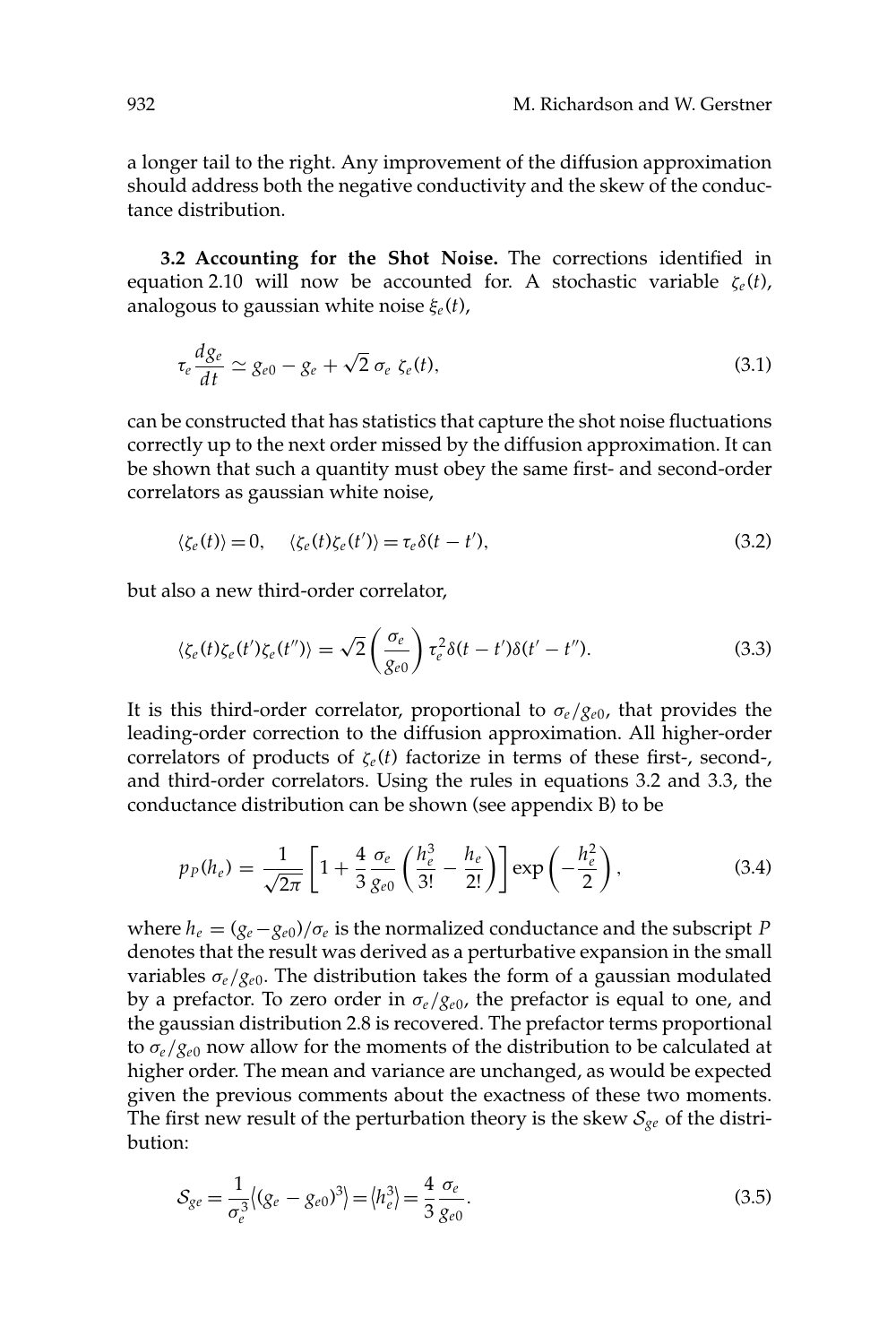A useful aspect of the perturbation theory is that this skew is exact. The distribution itself and its higher moments are, however, correct only at the given order of the series expansion in σ*e*/*ge*0. Two examples comparing the numerically generated conductance distribution  $p<sub>S</sub>$ , diffusion approximation  $p_D$  and perturbation theory  $p_P$ , are plotted in Figure 1.

#### **4 The Subthreshold Voltage Distribution**

The model of synaptic conductance studied in the previous section can now be incorporated into the membrane voltage equation. This will allow the voltage distribution to be calculated at the next order beyond the gaussian approximation. The method involves a perturbative solution to the voltage equation 2.1, the excitatory synaptic conductance equation 3.1, and its inhibitory analog. For the perturbative calculation of the voltage distribution, it is convenient to use the following small parameters,

$$
x_e = \sigma_e/g_0 \quad \text{and} \quad x_i = \sigma_i/g_0,\tag{4.1}
$$

which are linearly related (in  $\sigma_e$ ,  $\sigma_i$ ) to the small parameters of the conductance expansion  $\sigma_e/g_{e0}$  and  $\sigma_i/g_{i0}$ . The calculation for the voltage distribution is given in appendix C and, in terms of  $v = V - E_0$ , can be written in the form

$$
p_P(v) = \frac{1}{\sqrt{2\pi\sigma_V^2}} \left[ 1 + \frac{v}{\sigma_V} \left( \frac{\mu_V}{\sigma_V} - \frac{S}{2!} \right) + \frac{v^3}{\sigma_V^3} \frac{S}{3!} \right] \exp\left( -\frac{v^2}{2\sigma_V^2} \right), \quad (4.2)
$$

where the subscript *P* denotes the perturbatively generated result. The voltage appears only through the ratio  $v/\sigma_V$ , and the other terms  $\mu_V/\sigma_V$  and S are parameters proportional to  $x_e$ ,  $x_i$ : this distribution generates moments  $\langle v^m \rangle / \sigma_V^m$  that are correct up to order  $x_e$ ,  $x_i$ .

The quantity  $\mu_V$  is the leading-order correction to the voltage mean  $E_0$ and stems from the conductance fluctuations only: the shot noise does not influence the mean voltage. The standard deviation, given by equation 2.19, is identical to the gaussian value  $\sigma_V$  and is therefore unaffected by shot noise or multiplicative conductance at this order in the perturbation expansion. Thus,

$$
\langle V \rangle - E_0 = \mu_V \quad \text{and} \quad \langle (V - \langle V \rangle)^2 \rangle = \sigma_V^2. \tag{4.3}
$$

The third-order moment of the distribution 4.2 gives the skew of the voltage distribution,

$$
\frac{1}{\sigma_V^3} \langle (V - \langle V \rangle)^3 \rangle = S = S_{SN} + S_{CF}.
$$
\n(4.4)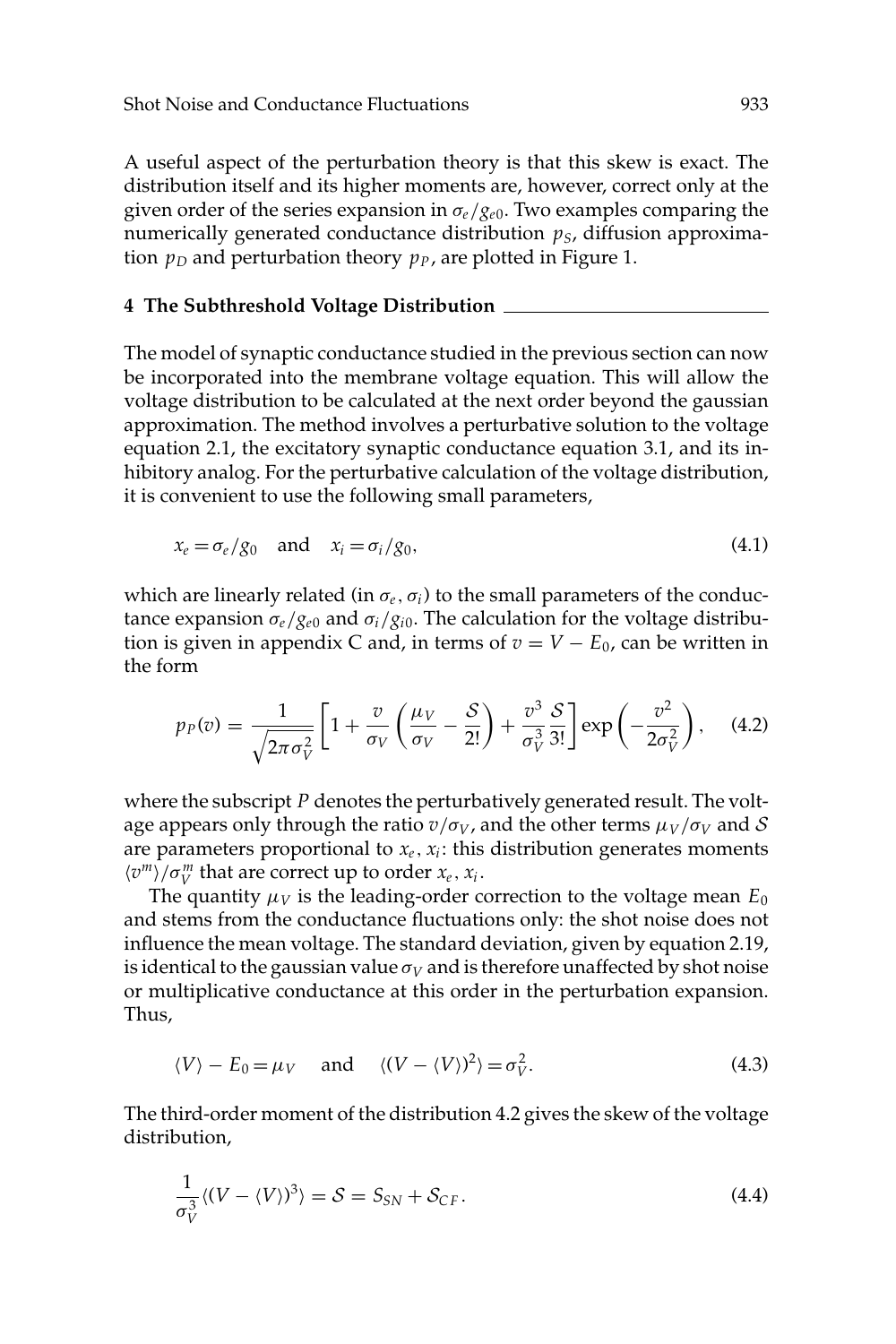From the expression given in appendix C, equation C.20, it can be seen that two distinct contributions to the skew naturally arise: one from the shot noise  $S_{SN}$  and a second one from the conductances fluctuations  $S_{CF}$ . These two contributions to the skew are equally significant because they are both proportional to  $x_e$ ,  $x_i$ . This illustrates one of the central points of this study: the diffusion approximation of a conductance-based model with multiplicative noise is inconsistent because it misses the shot noise contribution  $S_{SN}$ . The full set of equations for  $\mu_V$ ,  $\sigma_V$ , and S is given in appendix D.

**4.1 An Example with Relevance to Experiment.** To illustrate the effects of shot noise and conductance fluctuations, a scenario is considered in which the fluctuations due to the inhibitory component of the drive can be neglected. There are two different situations that allow this action to be taken. The first is when inhibition is absent. The second, and more interesting, case is relevant to experiments designed to isolate the effect of excitation on the membrane voltage (Silberberg, Wu, & Markram, 2004). In such experiments, the neuron is hyperpolarized through the injection of current so that the mean voltage  $E_0$  is near the reversal of inhibition  $E_i$ . In such cases, the factor  $E_i - E_0$  multiplying all inhibitory contributions to membrane fluctuations is relatively small, and such contributions can be dropped without significant loss of accuracy. Inhibition enters only through an increase of the tonic conductance  $g_0$  and the corresponding decrease of the effective time constant  $\tau_0$ .

For either of these scenarios, the moments that parameterize the distribution in equation 4.2 take the values

$$
\mu_V = -x_e^2 (E_e - E_0) \frac{\tau_e}{(\tau_e + \tau_0)}
$$
\n(4.5)

$$
\sigma_V^2 = x_e^2 (E_e - E_0)^2 \frac{\tau_e}{(\tau_e + \tau_0)}
$$
\n(4.6)

$$
S_{SN} = x_e \frac{8}{3} \frac{g_0}{g_{e0}} \frac{(\tau_e + \tau_0)^2}{(\tau_e + 2\tau_0)(2\tau_e + \tau_0)} \sqrt{\frac{\tau_e}{(\tau_e + \tau_0)}}
$$
(4.7)

$$
S_{CF} = -4x_e \frac{(3\tau_e^2 + 6\tau_e \tau_0 + 2\tau_0^2)}{(\tau_e + 2\tau_0)(2\tau_e + \tau_0)} \sqrt{\frac{\tau_e}{(\tau_e + \tau_0)}}.
$$
(4.8)

Equations 4.7 and 4.8 give the positive and negative contributions to the skew (see equation 4.4) that come from the shot noise and conductance fluctuations, respectively.

For the case of purely excitatory drive,  $g_0 = g_L + g_{e0}$ , the relative importance of these contributions can be gauged by examining the ratio

$$
\left| \frac{S_{SN}}{S_{CF}} \right| = \frac{2}{3} \frac{\tau_L}{(\tau_L - \tau_0)} \left( \frac{(\tau_e + \tau_0)^2}{3(\tau_e + \tau_0)^2 - \tau_0^2} \right), \tag{4.9}
$$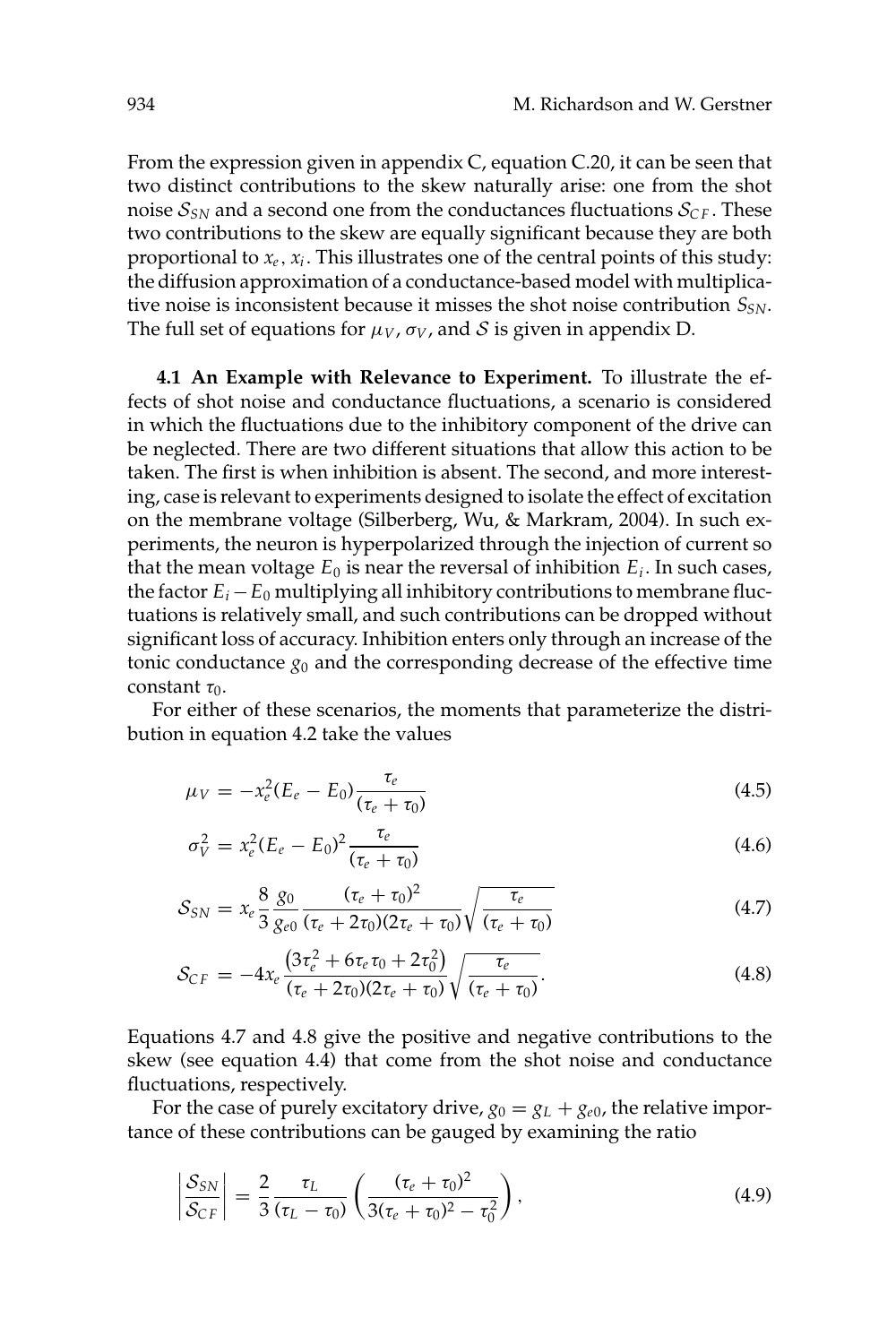

Figure 2: Distribution of the membrane voltage; perturbation theory captures the skew. A neuron is subject to a purely excitatory synaptic drive with a current *I<sub>app</sub>* applied such that  $E_0 = -60$  mV. (A, B) The conductance and voltage distributions for a low conductance state ( $g_{e0} = 0.0167$ ,  $g_L = 0.05$  mS/cm<sup>2</sup>) with noise strength  $x_e = \sigma_e/g_0 = 0.2$ . The perturbative conductance distribution (see equation 3.4) is not accurate because  $\sigma_e/g_{e0} = 0.8$ . The weak skew of the corresponding voltage distribution (B) is, however, correctly predicted by the perturbation theory (see equation 4.2) because the underlying conductance skew is exact. (C) The voltage skew (see equations 4.7 and 4.8) is plotted as a function of  $x_e$  for the same parameters, but with increasing noise  $\sigma_e$ . The shot noise  $S_{SN}$  and conductance-fluctuation  $S_{CF}$  contributions to the skew nearly cancel, explaining the almost gaussian voltage distribution in *B*. (D, E) A high conductance state ( $g_{e0} = 0.15 \text{ mS/cm}^2$ ) with  $x_e = \sigma_e/g_0 = 0.4$ . (E) The large skew of the voltage distribution is captured by the perturbation theory. (F) The voltage skew is negative for the high-conductance case because  $S_{CF}$  dominates. Details of the simulations are given in appendix A.

where  $\tau_L = C/g_L$  is the leak time constant. The ratio is a monotonically increasing function of the effective time constant  $\tau_0$ . In the limit of low conductance states, for which  $\tau_0 \rightarrow \tau_L$ , the ratio diverges, and the contribution due to conductance fluctuations becomes negligible. For high-conductance states, for which  $\tau_0 \rightarrow 0$ , the ratio converges to a constant value of 2/9. These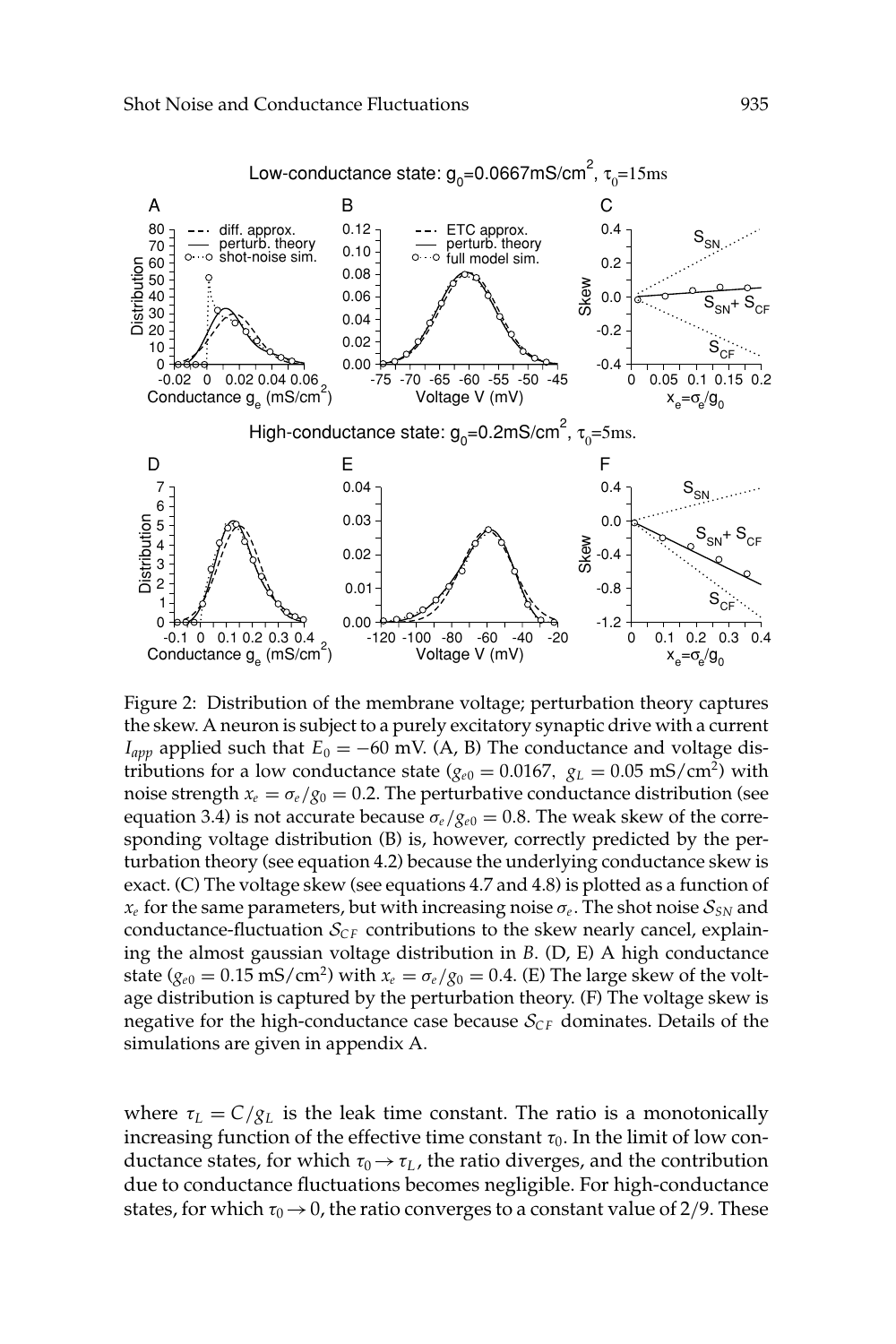results underline the fact that the effect of shot noise is nonnegligible: even in extremely high conductance states it still comprises just under a third,  $S_{SN}/S = 2/7$ , of the net skew. These results are illustrated graphically in Figure 2.

#### **5 Discussion**

The effect that shot noise synaptic drive has on the membrane voltage distribution was examined. A perturbative approach was developed that was first used to capture the statistics of filtered shot noise conductance fluctuations beyond both the gaussian effective-time-constant approximation and the diffusion approximation. These synaptic conductances were then incorporated into a model of the membrane voltage response. The approach allowed for the analysis of nongaussian features of the voltage distribution, such as its skew. In particular, it was shown that shot noise and synaptic conductance fluctuations affect the membrane at the same order: both effects need to be taken into account for a consistent approach.

The regime in which the effects of shot noise on the voltage and firing rate might be clearly seen experimentally, is one of low presynaptic rate and large, sharp excitatory postsynaptic potentials (EPSPs). This is typical of the excitatory drive experienced by certain neocortical interneurons (Silberberg et al., 2004) for which isolated EPSPs can be many millivolts and there is little dendritic filtering. For a case in which the effects of shot noise are strong (outside the perturbative regime considered here), the voltage distribution can be considerably positively skewed with increased probability to be near threshold. It is expected that in such a case, the statistics of the generated action potentials would differ significantly from those predicted using a gaussian model of the membrane fluctuations with the same mean and variance.

The gaussian, or effective-time constant approximation for the membrane distribution, is, however, mathematically simple: the mean (see equation 2.12) and variance (see equation 2.19) are transparent functions of the model parameters. Such gaussian distributions are therefore ideal to fit to experimental data (Rudolph et al., 2004) in cases where the shot noise effects are weak. The functional form of the distribution that takes into account the shot noise and conductance fluctuations is, however, somewhat less transparent as can be seen in equations D.5 and D.6 for the skew. So the question should be asked: To what extent would weak higher-order effects interfere with an attempt to fit the mean and variance to an experimental distribution? This question can be answered in the framework presented here. First, it is seen from equations 4.5 and D.3 that the correction to the mean voltage due to shot noise and conductance fluctuations is of order  $x_e^2$ ,  $x_i^2$ ,

$$
\langle V \rangle = E_0 + \mu_V + \dots = E_0 + O(x_e^2, x_i^2). \tag{5.1}
$$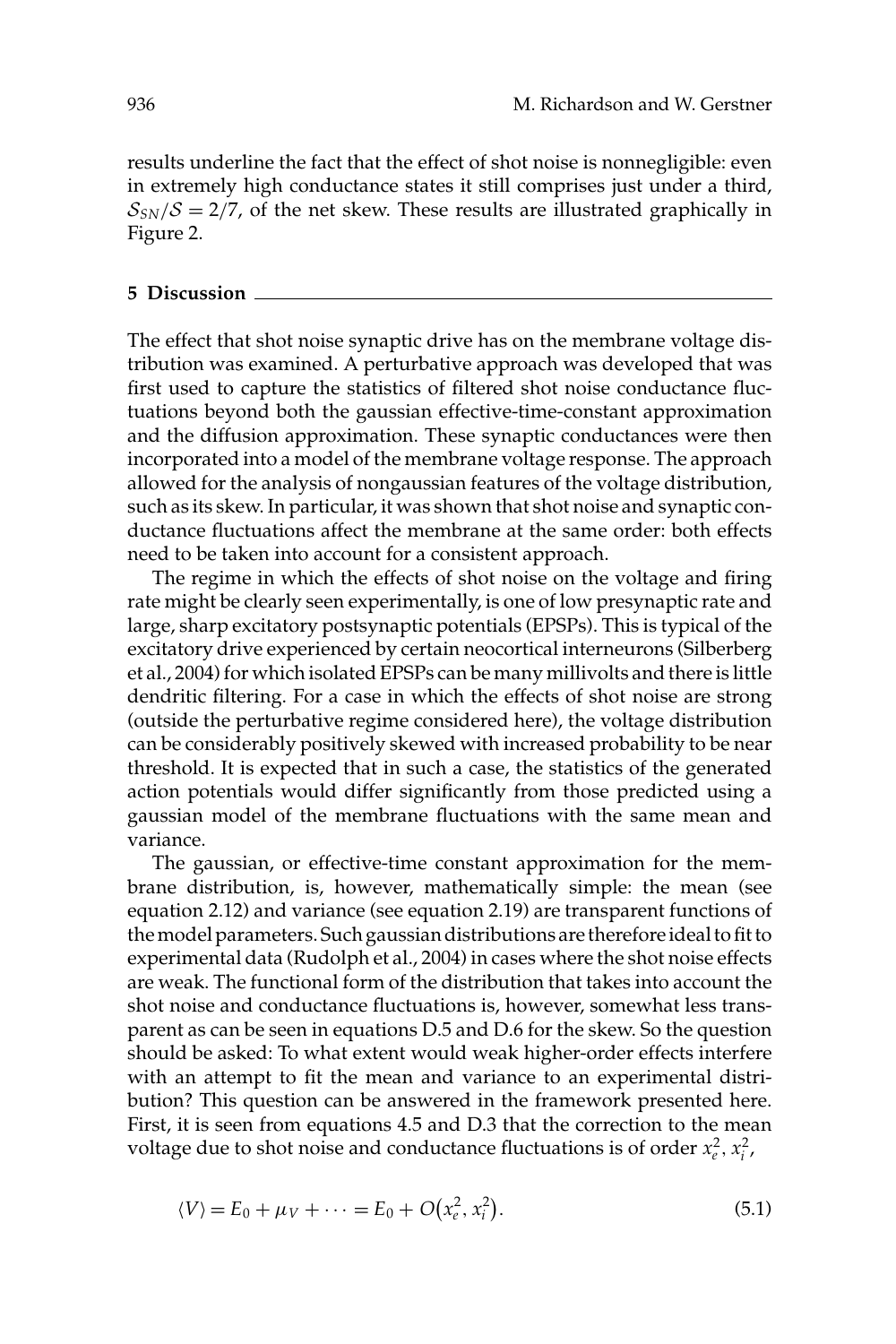Hence, the mean is not affected at first order. The same is true for the measured variance,

$$
\langle (V - \langle V \rangle)^2 \rangle = \langle (V - E_0)^2 \rangle - (\langle V \rangle - E_0)^2 = \sigma_V^2 (1 + O(x_e^2, x_i^2)), \tag{5.2}
$$

which also increases only with  $x_e^2$ ,  $x_i^2$ , despite the fact that the skew grows linearly with  $x_e$ ,  $x_i$ . These results demonstrate that information extracted from the voltage mean using equation 2.12 and variance using equations 2.19 is not strongly affected by shot noise and conductance fluctuations missed in the gaussian approximation. Hence, fitting the gaussian-level moments to voltage traces is a robust method, given that equations 2.1 and 2.4 and their inhibitory counterpart provide a sufficiently realistic model of the effect of synaptic drive on the membrane voltage.

In summary, the gaussian effective-time-constant approximation provides an accurate description of the voltage fluctuations and is a convenient tool for fitting theory to experiment. For most situations, its description of the stochastic voltage dynamics due to conductance-based synaptic drive is adequate, and it can be easily extended to include many biological details (such as voltage-dependent currents, dynamic synapses, heterogeneity, nontrivial temporal correlations in the drive, and others) missed in the simplified model considered here. Nevertheless, for the purposes of detailed modeling of conductance-based synaptic drive, it should not be overlooked that shot noise and conductance fluctuations are equally important. Our results demonstrate that diffusion-based approaches such as the Fokker-Planck equation or simulation using multiplicative filtered gaussian noise are inadequate for the description of the nongaussian statistics of the voltage. If the aim is to model or simulate the statistics of voltage fluctuations beyond the gaussian, effective-time-constant approximation, then synaptic shot noise must be included.

#### **Appendix A: Details of the Simulations**

The parameters used for the simulations were  $\tau_e = 3$  ms for the excitatory synaptic filtering,  $C = 1 \mu F/cm^2$  for the membrane capacitance, and  $g_L = 0.05$  mS/cm<sup>2</sup> for the leak conductance. The reversal potentials used were  $E_L = -80$  mV for the leak and  $E_e = 0$  mV for synaptic excitation. Simulations were performed using the Euler method with the Poissonian synaptic shot noise implemented by integrating the conductance equation 2.2 to yield

$$
g_e(t + dt) = g_e(t) - \frac{dt}{\tau_e} g_e(t) + c_e \mathcal{P}(\mathcal{R}_e dt),
$$
\n(A.1)

where *ce* is the postsynaptic conductance amplitude for a single pulse and  $\mathcal{R}_e$  is the total rate of incoming pulses. The quantity  $\mathcal{P}(\mathcal{R}_e dt)$  is the random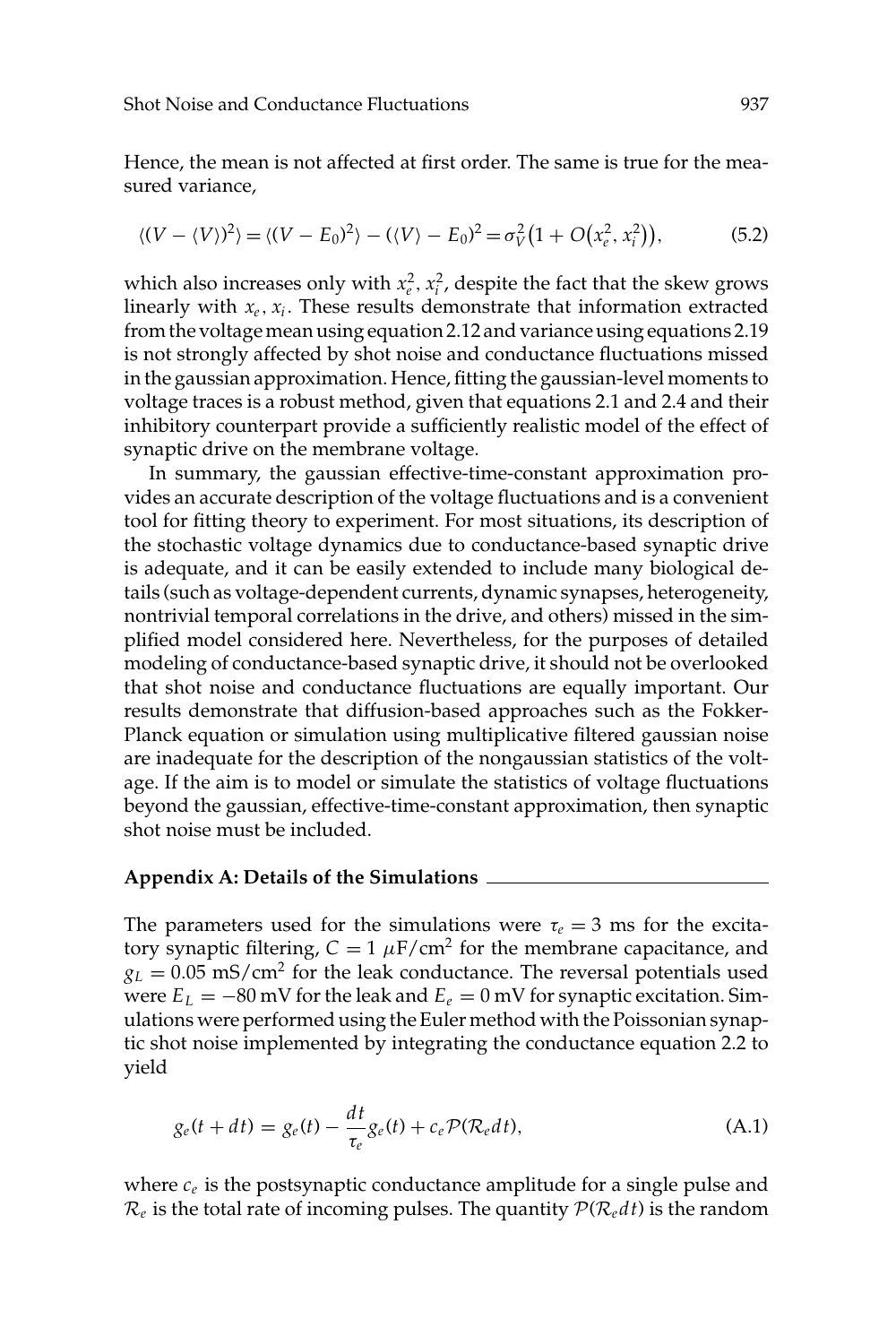number of incoming pulses that arrive within the time step *dt*. The number is drawn from a Poisson distribution characterized by the mean R*edt*.

## **Appendix B: Filtered Poissonian Shot Noise**

The method for expanding higher-order gaussian correlators is first reviewed. The first- and second-order correlators are given in equation set 2.5. All higher odd-order correlators vanish, and higher even-order correlators (of order 2*n*) factorize into

$$
(2n)!/(2nn!) \t\t (B.1)
$$

permutations of products of *n* second-order correlators. As an example, and writing  $\xi(t_1) = \xi_1$  for simplicity, the fourth-order correlator is

$$
\langle \xi_1 \xi_2 \xi_3 \xi_4 \rangle = \langle \xi_1 \xi_2 \rangle \langle \xi_3 \xi_4 \rangle + \langle \xi_1 \xi_3 \rangle \langle \xi_2 \xi_4 \rangle + \langle \xi_1 \xi_4 \rangle \langle \xi_2 \xi_3 \rangle.
$$
 (B.2)

A fluctuating quantity  $\zeta_e(t)$  is now introduced with statistics that are constructed so as to capture the effects of shot noise at a higher order than gaussian white noise ξ (*t*). The factorization properties of high-order correlators of ζ*e*(*t*) can be derived from its first-, second-, and third-order correlators defined in equation set 3.2 and equation 3.3. These rules can be derived by expanding the Poissonian distribution of the shot-noise Ornstein-Uhlenbeck equation 2.2 and by keeping terms beyond the usual diffusion approximation (see, e.g., Rodriguez, Pesquera, San Miguel, & Sancho, 1985).

To order σ*e*/*ge*0, higher even-order correlators obey the usual gaussian factorization rules and higher odd-order correlators can be decomposed into permutations of a product of a single third-order correlator and an appropriate number of second-order correlators. As an example, and using the shorthand  $\zeta_e(t_1) = \zeta_1$ , the seventh-order correlator is factorized as follows:

$$
\langle \zeta_1 \zeta_2 \zeta_3 \zeta_4 \zeta_5 \zeta_6 \zeta_7 \rangle = \langle \zeta_1 \zeta_2 \zeta_3 \rangle \langle \zeta_4 \zeta_5 \zeta_6 \zeta_7 \rangle + \text{permutations},\tag{B.3}
$$

where for this case, there are  $7 \cdot 6 \cdot 5$  permutations of the indices of the third-order correlator. Each fourth-order correlator can then be decomposed using the usual gaussian rules (see eq. B.2). It is important to note than no further third-order correlators are extracted out of the remaining even-order product. Otherwise, this would produce terms that go beyond the σ*e*/*ge*<sup>0</sup> correction. Hence, for a  $(2n + 3)$ -order correlator, there are

$$
(2n+3)(2n+2)(2n+1) \cdot \frac{(2n)!}{2^n n!}
$$
 (B.4)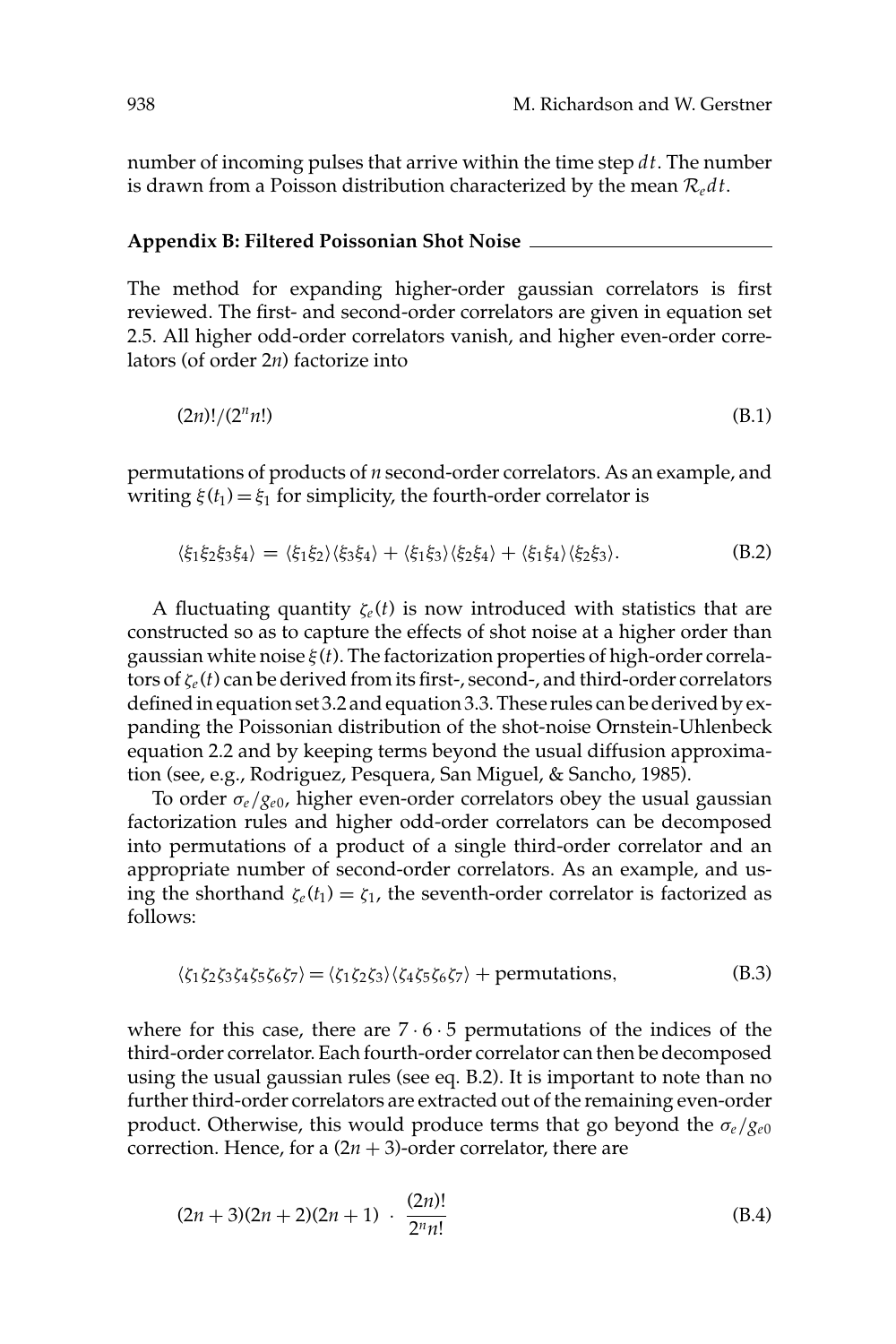Shot Noise and Conductance Fluctuations 939

permutations. The first set of three terms comes from the different ways of arranging the single third-order correlator, and the final term comes from the gaussian statistics of the reduction of the remaining even-order correlator.

**B.1 The Conductance Distribution and Correlators.** The normalized conductance variable  $h_e = (g_e - g_{e0})/\sigma_e$  is introduced to simplify the following analysis. It obeys the equation

$$
\tau_e \frac{dh_e}{dt} = -h_e + \sqrt{2} \zeta_e(t),\tag{B.5}
$$

which can be integrated to yield

$$
h_e(t) = \sqrt{2} \int_{-\infty}^t \frac{ds}{\tau_e} e^{-(t-s)/\tau_e} \zeta_e(s).
$$
 (B.6)

From this, the correlators of the conductance are found to be

$$
\langle h_e(t) \rangle = 0
$$
  

$$
\langle h_e(t) h_e(t') \rangle = \exp(-|t - t'|/\tau_e)
$$
  

$$
\langle h_e(t) h_e(t') h_e(t'') \rangle = \frac{4}{3} \frac{\sigma_e}{g_{e0}} \exp(-|t - t'|/\tau_e) \exp(-|t' - t''|/\tau_e), \qquad (B.7)
$$

with higher-order correlators derivable from these using the underlying factorization rules for ζ*e*(*t*).

The steady-state distribution of the variable  $h_e(t)$  can be obtained by calculating the probability density that  $h_e(t)$  is found having a value near *he*:

$$
p(h_e) = \langle \delta(h_e - h_e(t)) \rangle = \int_{-\infty}^{\infty} \frac{dq}{2\pi} e^{-iqh_e} \langle e^{iqh_e(t)} \rangle.
$$
 (B.8)

The exponential is expanded to give

$$
\langle e^{iqh_e(t)} \rangle = \sum_{m=0}^{\infty} \frac{(iq)^{2m}}{2m!} \langle h_e^{2m}(t) \rangle + \sum_{m=0}^{\infty} \frac{(iq)^{3+2m}}{(3+2m)!} \langle h_e^{3+2m}(t) \rangle.
$$
 (B.9)

The structure of the correlators allows this to be rewritten as

$$
\langle e^{iqh_e(t)} \rangle = \sum_{m=0}^{\infty} \frac{1}{m!} \left( \frac{-q^2}{2} \right)^m \left( 1 + (iq)^3 \frac{4\sigma_e}{3g_{e0}} \right)
$$
  
=  $\left( 1 + (iq)^3 \frac{4\sigma_e}{3g_{e0}} \right) e^{-q^2/2},$  (B.10)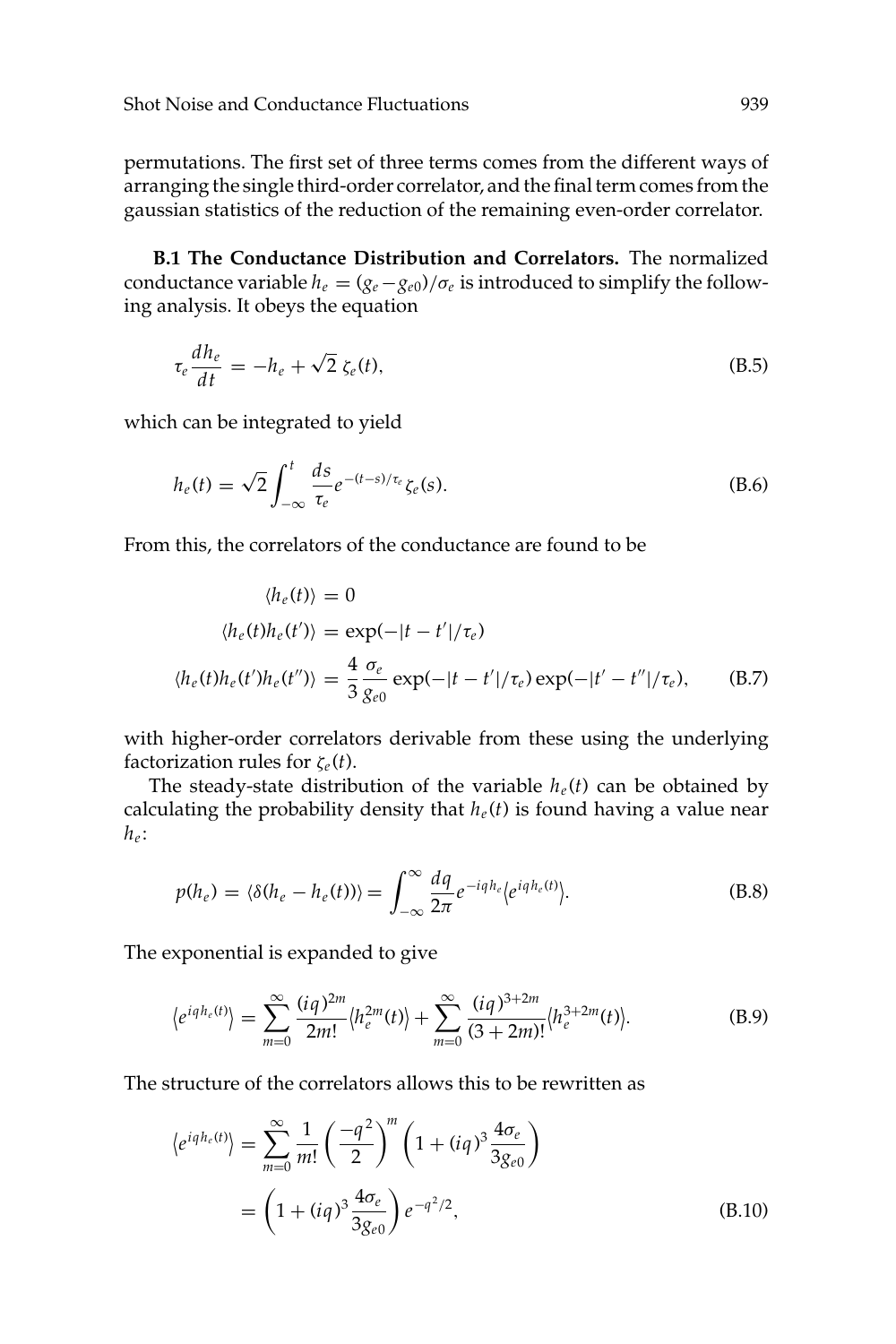which can be inserted into equation B.8,

$$
p(h_e) = \left(1 - \frac{4\sigma_e}{3g_{e0}}\frac{d^3}{dh_e^3}\right) \int_{-\infty}^{\infty} \frac{dq}{2\pi} e^{-iqh_e - q^2/2},\tag{B.11}
$$

to yield the distribution given in equation 3.4.

#### **Appendix C: The Membrane Distribution**

The statistics of the conductance fluctuations (given in equation 3.1) now are incorporated into a model of a passive membrane (see equation 2.1). For the following analysis, it is convenient to use the shifted voltage  $v = (V - E_0)$ , with normalized conductances  $h_e$ ,  $h_i$  defined in equations B.5 and B.6,

$$
\tau_0 \dot{v} + v(1 + x_e h_e + x_i h_i) = x_e \mathcal{E}_e h_e + x_i \mathcal{E}_i h_i, \tag{C.1}
$$

where  $\tau_0 = C/g_0$ ,  $E_0$  are defined by equation 2.12,  $\mathcal{E}_e = E_e - E_0$ , and  $x_e =$  $\sigma_e/g_0$  provides the small parameter used for the perturbative analysis of the voltage (with a similar definition of  $x_i$ ). Because these small parameters are linearly related to those used for the conductance perturbation theory, corrections due to shot noise and conductance fluctuations will be simultaneously accounted for.

Equation C.1 can be integrated to give

$$
v(t) = \int_{-\infty}^{t} \frac{ds}{\tau_0} e^{-(t-s)/\tau_0} \left( \alpha(s) e^{-\int_{s}^{t} \frac{dt}{\tau_0} \beta(r)} \right), \tag{C.2}
$$

where the terms  $\alpha(s)$  generate corrections to voltage-like quantities and  $\beta(r)$ generates corrections to the effective time constant:

$$
\alpha(s) = x_e \mathcal{E}_e h_e(s) + x_i \mathcal{E}_i h_i(s)
$$
  
\n
$$
\beta(r) = x_e h_e(r) + x_i h_i(r).
$$
 (C.3)

The voltage distribution can now be obtained by evaluating the expectation

$$
p(v) = \langle \delta(v - v(t)) \rangle = \int_{-\infty}^{\infty} \frac{dq}{2\pi} e^{-iqv} \langle e^{iqv(t)} \rangle, \tag{C.4}
$$

to the appropriate order in  $x_e$  and  $x_i$ . No correlations are assumed to exist between excitation and inhibition. This simplifying assumption can be relaxed, and the method used here easily extended to account for such correlations.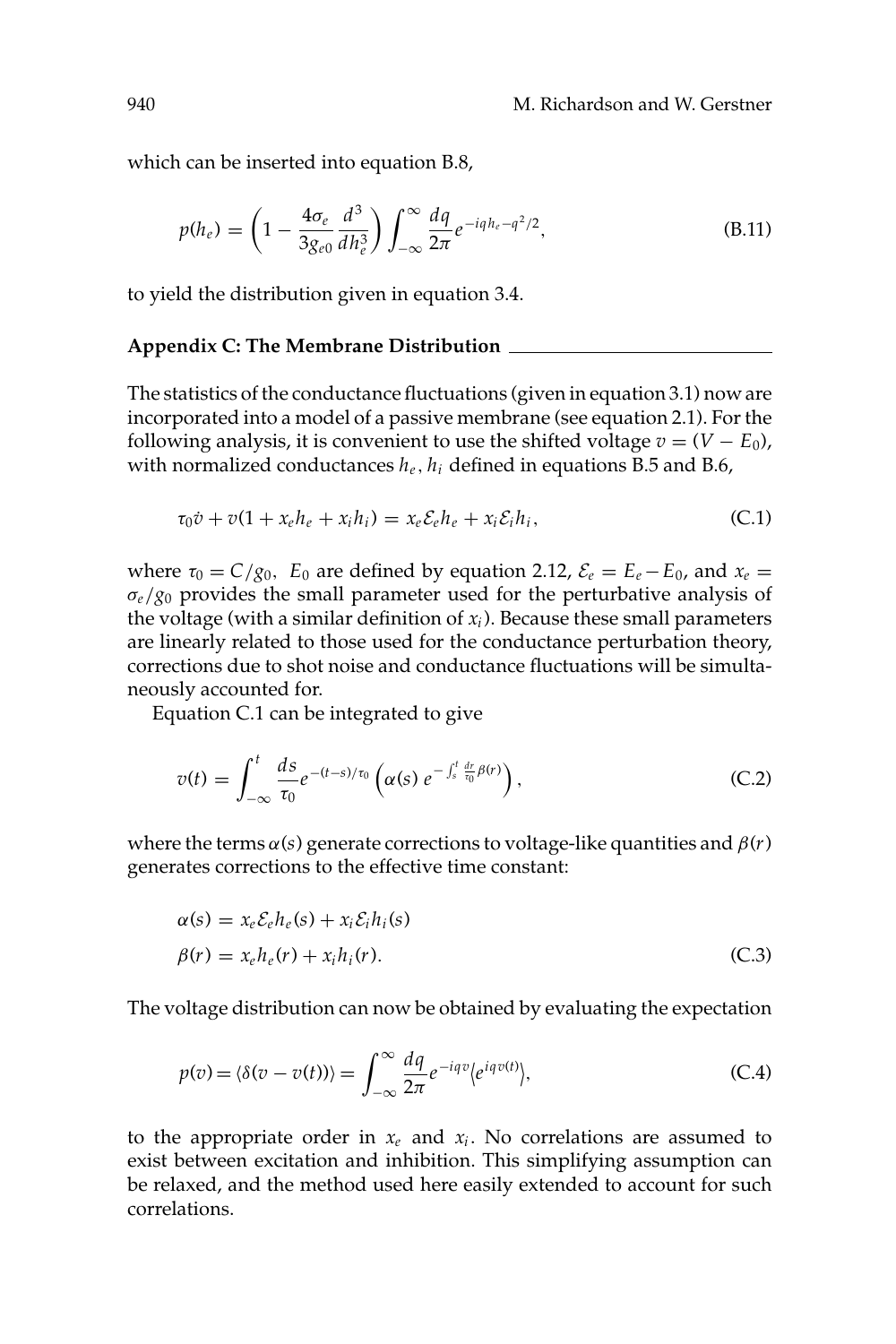Shot Noise and Conductance Fluctuations 600 millions 60 million 941

**C.1 The Leading-Order Voltage Distribution.** The derivation (Richardson, 2004) of the leading-order contribution to the voltage distribution of equation set 2.1 to 2.3 is first reviewed. The fluctuations of the voltage from its mean value are written as  $v(t) = \sigma(t) + O(x_e^2, x_i^2)$  where

$$
\sigma(t) = \int_{-\infty}^{t} \frac{ds}{\tau_0} e^{-(t-s)/\tau_0} \left( x_e \mathcal{E}_e h_e(s) + x_i \mathcal{E}_i h_i(s) \right). \tag{C.5}
$$

In this approximation, the leading-order probability density is a gaussian, as can be seen by examining

$$
p_0(v) = \int_{-\infty}^{\infty} \frac{dq}{2\pi} e^{-iqv} \langle e^{iq\sigma(t)} \rangle,
$$
 (C.6)

where the expectation

$$
\langle e^{iq\sigma(t)}\rangle = 1 - \frac{q^2}{2}\langle \sigma(t)^2 \rangle + \frac{q^4}{4!}\langle \sigma(t)^4 \rangle \cdots = e^{-\frac{1}{2}q^2\sigma_V^2}
$$
 (C.7)

is evaluated using the gaussian relation  $\langle \sigma(t)^{2n} \rangle = (2n)! \langle \sigma(t)^2 \rangle^n / 2^n n!$  At this order, there are no contributions from the shot noise. From equation C.5, the expectation  $\langle \sigma^2(t) \rangle = \sigma_V^2$  is time independent and takes the value

$$
\sigma_V^2 = x_e^2 \mathcal{E}_e^2 \frac{\tau_e}{(\tau_e + \tau_0)} + x_i^2 \mathcal{E}_i^2 \frac{\tau_i}{(\tau_i + \tau_0)}.
$$
 (C.8)

Reinserting the result, equation C.7, into the probability density,

$$
p_0(v) = \exp\left(-\frac{v^2}{2\sigma_V^2}\right) \int_{-\infty}^{\infty} \frac{dq}{2\pi} \exp\left(-\frac{\sigma_V^2}{2}\left(q - i\frac{v}{\sigma_V^2}\right)^2\right),\tag{C.9}
$$

and evaluating the integral gives a gaussian voltage distribution:

$$
p_0(V) = \frac{1}{\sqrt{2\pi\sigma_V^2}} \exp\left(-\frac{(V - E_0)^2}{2\sigma_V^2}\right).
$$
 (C.10)

**C.2 The Next-Order Correction to the Distribution.** From the previous section, it is seen that the typical difference between the voltage and its mean scales with  $x_e$ ,  $x_i$ . To develop a systematic expansion, the dimensionless variable  $y = v/\sigma_V$  is therefore introduced. At the next order, the expansion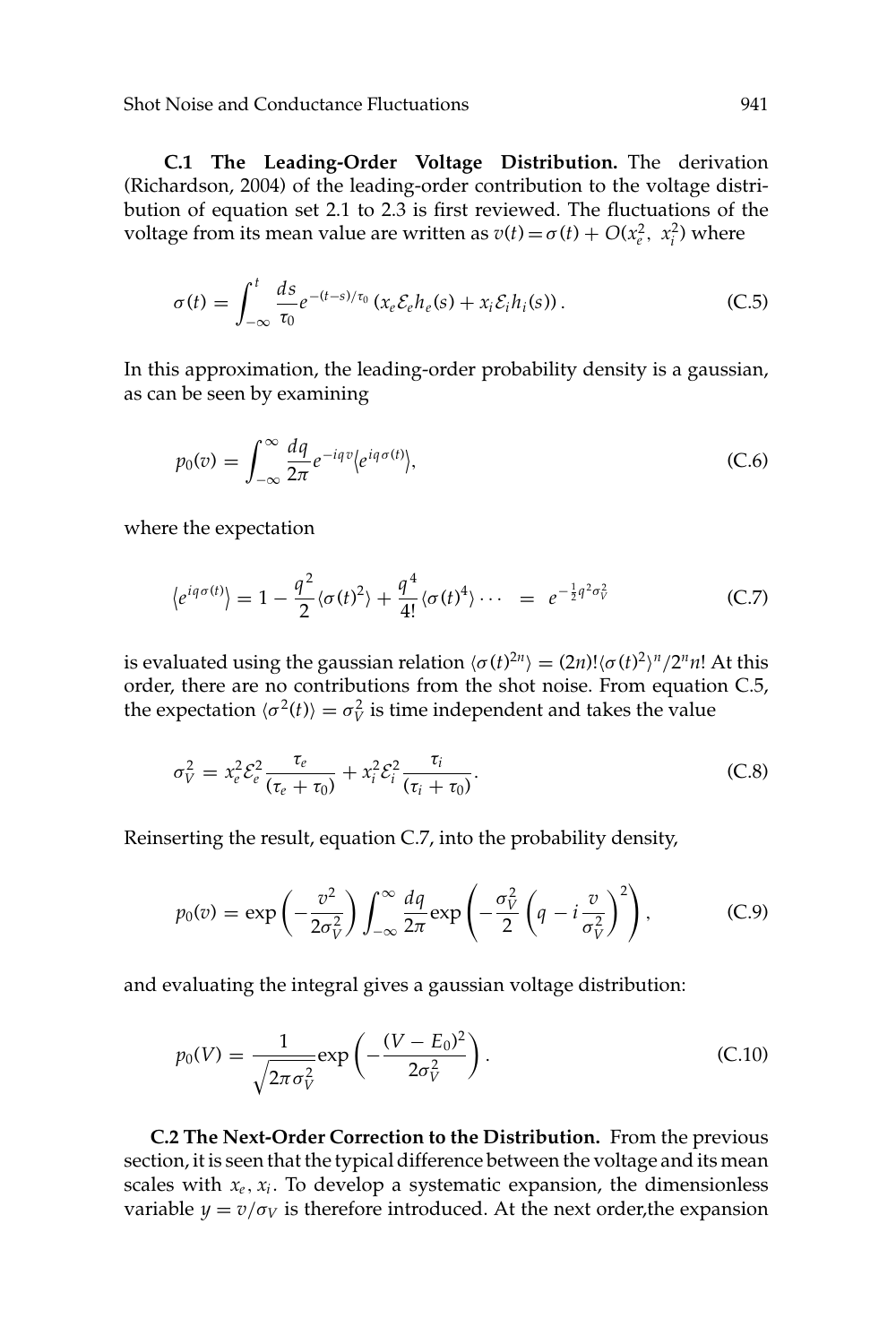can be written

$$
y(t) = \sigma_y(t) - \phi_y^2(t) + O(x_e^2, x_i^2) + \cdots,
$$

where  $\sigma_y(t) = \sigma(t)/\sigma_V$  and  $\phi_y^2$  takes the form

$$
\phi_y^2(t) = \frac{1}{\sigma_V} \int_{-\infty}^t \frac{ds}{\tau_0} e^{-\frac{(t-s)}{\tau_0}} \int_s^t \frac{dr}{\tau_0} \alpha(s) \beta(r). \tag{C.11}
$$

This gives the probability density correct to order  $x_e$ ,  $x_i$  as

$$
p_0(y) + p_1(y) = \int_{-\infty}^{\infty} \frac{dq}{2\pi} e^{-iqy} \langle e^{iq(\sigma_y(t) - \phi_y^2(t))} \rangle.
$$

Again the exponential within the expectation will be expanded and then evaluated to first order in  $\phi_y^2$ :

$$
\langle e^{iq(\sigma_y(t) - \phi_y^2(t))} \rangle = \sum_{m=0}^{\infty} \frac{(iq)^{2m}}{(2m)!} \langle \sigma_y^{2m} \rangle + \sum_{m=0}^{\infty} \frac{(iq)^{3+2m}}{(3+2m)!} \langle \sigma_y^{3+2m} \rangle - \sum_{m=0}^{\infty} \frac{(iq)^{1+2m}}{(2m)!} \langle \sigma_y^{2m} \phi_y^2 \rangle + O(x_e^2, x_i^2).
$$
 (C.12)

The first term on the right-hand side of equation C.12 is the zero-order gaussian component treated above, the second term is the correction due to the Poissonian nature of the noise, and the third term is the correction due to the conductance-based drive.

The second term is straightforward to analyze. Using the rules for the permutation of correlators, this term can be expanded out to give

$$
\sum_{m=0}^{\infty} \frac{(iq)^{3+2m}}{(3+2m)!} \langle \sigma_y^{3+2m} \rangle = (iq)^3 \langle \sigma_y^3 \rangle \sum_{m=0}^{\infty} \frac{1}{m!} \left( \frac{-q^2}{2} \right)^m,
$$
 (C.13)

which takes the form of a gaussian with a prefactor.

To obtain the third term of equation C.12, expectations of the form  $\langle \sigma_{y}^{2m} \phi_{y}^{2} \rangle$ need to be calculated. An examination of the structure of the integrals comprising this term shows that they can be written as

$$
\langle \sigma_y^{2m} \phi_y^2 \rangle = \langle \sigma_y^{2m} \rangle \langle \phi_y^2 \rangle + 2m \cdot (2m - 1) \langle \psi_y^4 \rangle \langle \sigma_y^{2m - 2} \rangle. \tag{C.14}
$$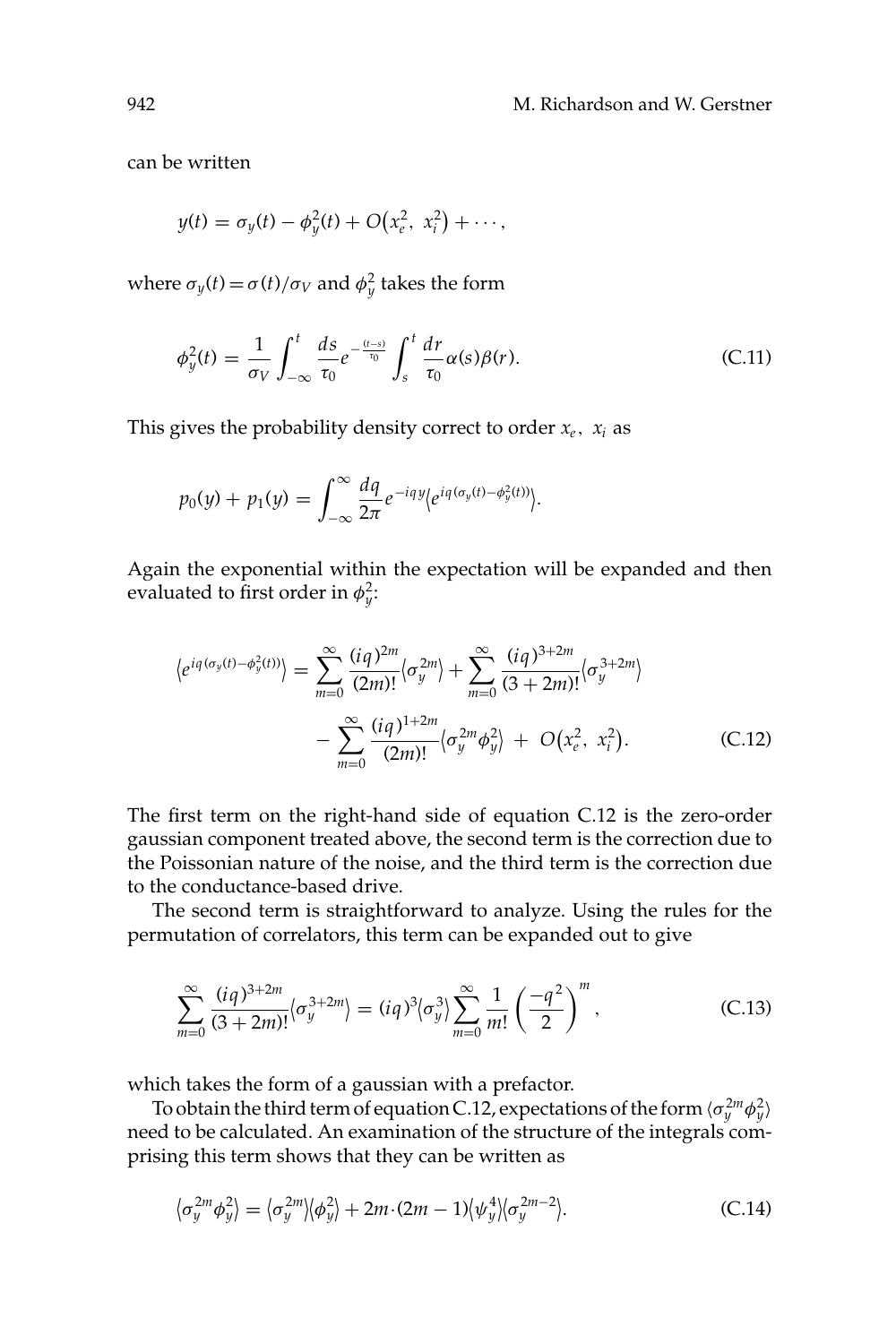The expectation  $\langle \phi_y^2 \rangle$  can be calculated from the form given above, and  $\langle \psi_y^4 \rangle$ is defined by

$$
\langle \psi_y^4 \rangle = \frac{1}{\sigma^3} \iiint_{-\infty}^t \frac{ds_1}{\tau_0} \frac{ds_2}{\tau_0} \frac{ds_3}{\tau_0} \int_{s_3}^t \frac{dr_3}{\tau_0} \langle \alpha(s_1) \alpha(s_3) \rangle \langle \alpha(s_2) \beta(r_3) \rangle, \quad (C.15)
$$

where  $\langle \psi^4_y \rangle \sim O(x_e, x_i)$ . An explicit form for this quantity will be given in appendix D. Substitution of the form C.14 into the third term of the expansion C.12 gives

$$
\sum_{m=0}^{\infty} \frac{(iq)^{1+2m}}{(2m)!} \langle \sigma_y^{2m} \phi_y^2 \rangle = (iq \langle \phi_y^2 \rangle + (iq)^3 \langle \psi_y^4 \rangle) \sum_{m=0}^{\infty} \frac{1}{m!} \left( \frac{-q^2}{2} \right)^m.
$$
 (C.16)

Inserting the results of equations C.13 and C.16 into the expansion C.12 gives

$$
\langle e^{iq(\sigma_y(t) - \phi_y^2(t))} \rangle = \left(1 + (iq)^3 \langle \sigma_y^3 \rangle - iq \langle \phi_y^2 \rangle - (iq)^3 \langle \psi_y^4 \rangle \right) e^{-\frac{1}{2}q^2}, \tag{C.17}
$$

where the fact that  $\langle \sigma_y^2 \rangle = 1$  has been used. Inserting this into the leading order correction to the distribution,

$$
p_1(y) = \int_{-\infty}^{\infty} \frac{dq}{2\pi} e^{-iqy} \left( (iq)^3 \langle \sigma_y^3 \rangle - iq \langle \phi_y^2 \rangle - (iq)^3 \langle \psi_y^4 \rangle \right) e^{-\frac{1}{2}q^2}
$$
  
\n
$$
= \left( \langle \phi_y^2 \rangle \frac{d}{dy} + \left( \langle \psi_y^4 \rangle - \langle \sigma_y^3 \rangle \right) \frac{d^3}{dy^3} \right) \int_{-\infty}^{\infty} \frac{dq}{2\pi} e^{-iqy} e^{-\frac{1}{2}q^2}
$$
  
\n
$$
= - \left( \langle \phi_y^2 \rangle y + \left( \langle \psi_y^4 \rangle - \langle \sigma_y^3 \rangle \right) (y^3 - 3y) \right) \frac{1}{\sqrt{2\pi}} e^{-y^2/2}, \qquad (C.18)
$$

yields the perturbatively generated distribution, correct to order  $x_e$ ,  $x_i$ , with the following functional form,

$$
p(y) = \frac{1}{\sqrt{2\pi}} \left( 1 + y \left( \mu_y - \frac{S}{2!} \right) + y^3 \frac{S}{3!} \right) \exp\left( -\frac{y^2}{2} \right), \tag{C.19}
$$

where  $\mu_{\gamma}$  is the correction to the mean voltage and *S* is the skew,

$$
\mu_y = \langle y \rangle = -\langle \phi_y^2 \rangle
$$
 and  $S = \langle (y - \langle y \rangle)^3 \rangle = 6 \langle \langle \sigma_y^3 \rangle - \langle \psi_y^4 \rangle$ ), (C.20)

and the equalities hold to first order in the perturbation theory. The first correction to the mean of *y* is affected only by the synaptic conductance. However, there are two components of the skew  $S = S_{SN} + S_{CF}$ : a contribution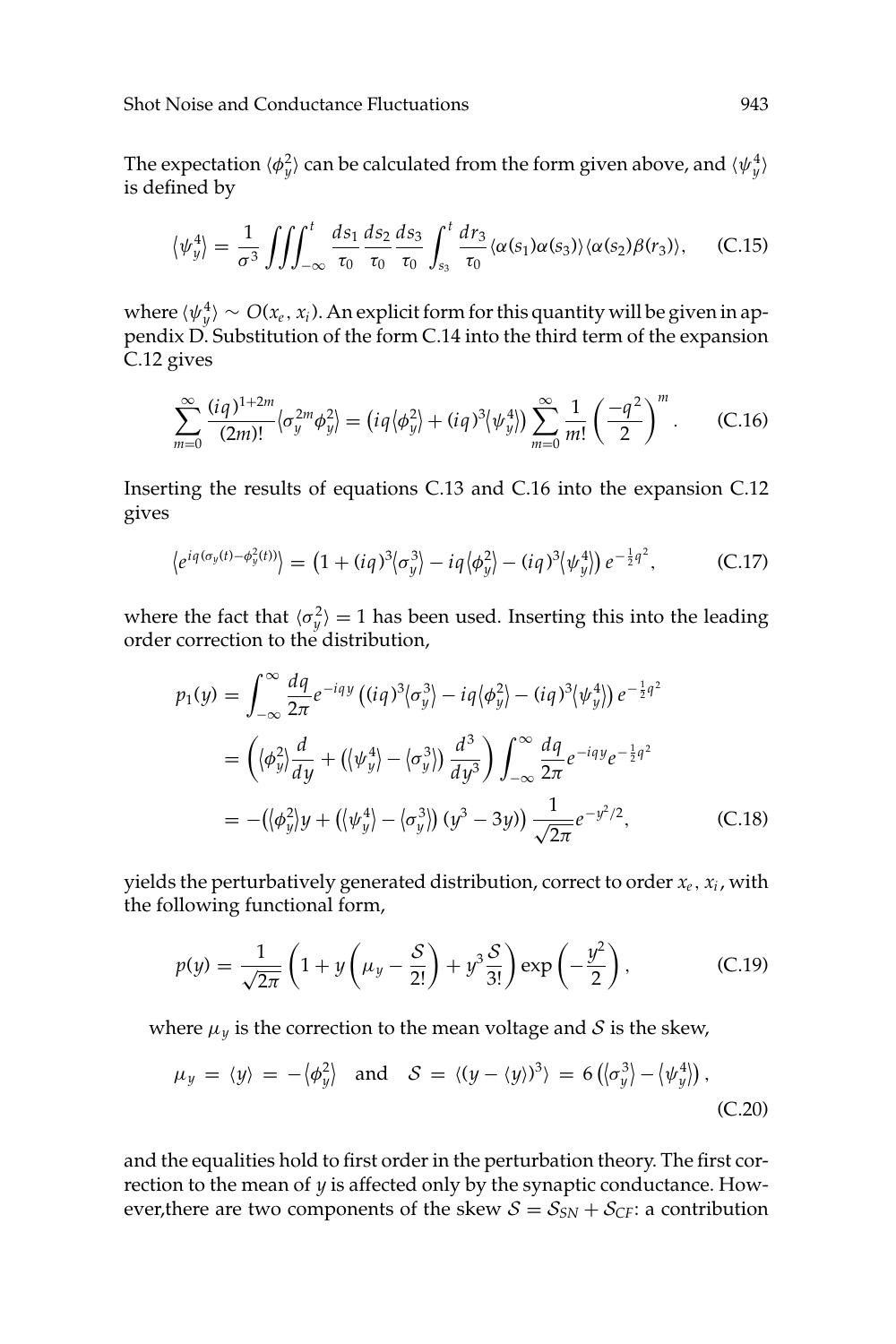$S_{SN} = 6\langle \sigma_y^3 \rangle$  from the Poissonian nature of the drive and a contribution  $\mathcal{S}_{CF}=-6\langle\psi^4_y\rangle$  from synaptic conductance fluctuations. The functional forms of  $\mu_y$  and *S* will be evaluated by the quantities  $\langle \phi_y^2 \rangle$ ,  $\langle \sigma_y^3 \rangle$  and  $\langle \psi_y^4 \rangle$  in the next section.

## **Appendix D: The Voltage Mean and Skew**

At this order in perturbation theory, any of the higher-order cumulants of the voltage distribution can be expressed in terms of the mean  $\mu<sub>y</sub>$  and the skew S,

$$
\langle y^{2m} \rangle = \frac{(2m)!}{2^m m!}
$$
 and  $\langle y^{2m+1} \rangle = \frac{(2m+2)!}{2^{m+1}(m+1)!} \left( \mu_y + \frac{m}{3} S \right)$ , (D.1)

where  $m = 0, 1, 2 \cdots$  Only the odd correlators are different from the gaussian approximation at this order.

**D.1 Voltage Mean.** The first quantity to be evaluated is the correction to the mean. Because of equation C.20, the integral

$$
\langle \phi_y^2 \rangle = \frac{1}{\sigma} \int_{-\infty}^t \frac{ds}{\tau_0} e^{-\frac{(t-s)}{\tau_0}} \int_s^t \frac{dr}{\tau_0} \langle \alpha(s) \beta(r) \rangle \tag{D.2}
$$

must be evaluated. These integrals can be performed using the equation set B.7 and yield for  $\mu_V = \langle v \rangle$ :

$$
\mu_V = -\left(x_e^2 \mathcal{E}_e \frac{\tau_e}{(\tau_e + \tau_0)} + x_i^2 \mathcal{E}_i \frac{\tau_i}{(\tau_i + \tau_0)}\right). \tag{D.3}
$$

**D.2 Voltage Skew: The Poissonian Contribution.** Due to equation C.20, this requires the evaluation of

$$
\langle \sigma_y^3 \rangle = \left(\frac{1}{\sigma}\right)^3 \iiint_{-\infty}^t \frac{ds}{\tau_0} \frac{ds'}{\tau_0} \frac{ds''}{\tau_0} e^{-\frac{(3t-s-s'-s'')}{\tau_0}} \langle \alpha(s) \alpha(s') \alpha(s'') \rangle, \tag{D.4}
$$

which can be performed using the result for the third-order correlator given in equation set B.7. This yields for  $\mathcal{S}_{SN}$  = 6 $\langle \sigma_y^3 \rangle$ ,

$$
S_{SN} = \frac{1}{\sigma^3} \left( \frac{8 \mathcal{E}_e^3 \tau_e^3 x_e^4 (g_0/g_e)}{3(\tau_e + 2\tau_0)(\tau_0 + 2\tau_e)} + \frac{8 \mathcal{E}_i^3 \tau_i^3 x_i^4 (g_0/g_i)}{3(\tau_i + 2\tau_0)(\tau_0 + 2\tau_i)} \right).
$$
(D.5)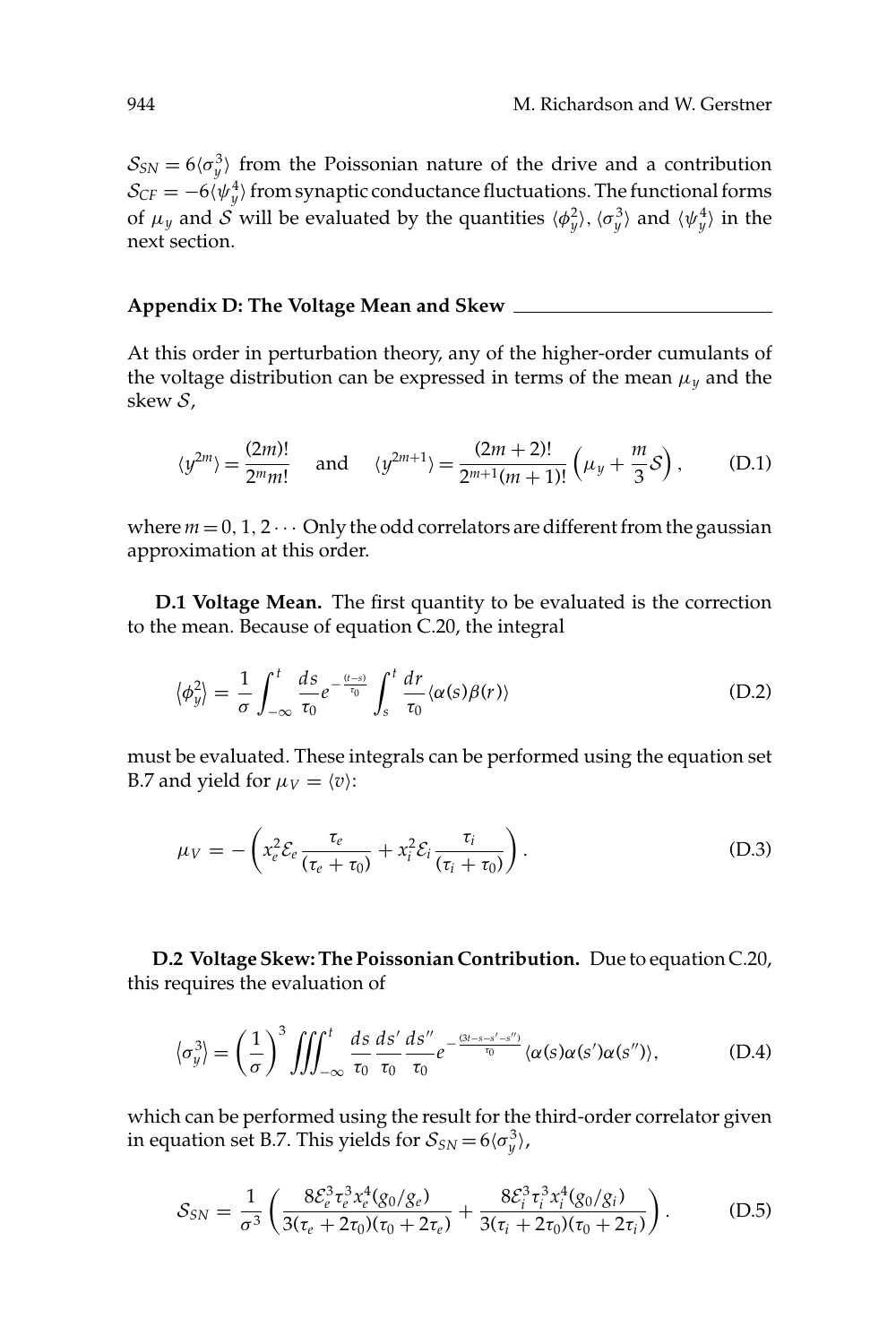**D.3 Voltage Skew: The Conductance Contribution.** This is given by  $-6\langle \psi_y^4 \rangle$  and therefore requires the evaluation of the integral given in equation C.15. After some algebraic effort, the result can be written in the form

$$
S_{CF} = -\frac{4x_e^4 \mathcal{E}_e^3}{\sigma^3} \left(\frac{\tau_e}{\tau_e + \tau_0}\right)^2 \left(\frac{(3\tau_e^2 + 6\tau_e \tau_0 + 2\tau_0^2)}{(\tau_e + 2\tau_0)(2\tau_e + \tau_0)}\right) - \frac{4x_i^4 \mathcal{E}_i^3}{\sigma^3} \left(\frac{\tau_i}{\tau_i + \tau_0}\right)^2 \left(\frac{(3\tau_i^2 + 6\tau_i \tau_0 + 2\tau_0^2)}{(\tau_i + 2\tau_0)(2\tau_i + \tau_0)}\right) - \frac{2x_e^2 x_i^2 \mathcal{E}_e^3 \mathcal{E}_i \tau_e \tau_i}{\sigma^3 (\tau_e + \tau_0)(\tau_i + \tau_0)} \left(2 + \frac{(2\tau_e \tau_i + \tau_0(\tau_e + \tau_i))(2\tau_e(\tau_i + \tau_0) - \tau_i \tau_0)}{(2\tau_e + \tau_0)(2\tau_i + \tau_0)(\tau_e + \tau_e \tau_0 + \tau_i \tau_0)}\right) - \frac{2x_i^2 x_e^2 \mathcal{E}_i^3 \mathcal{E}_e \tau_i \tau_e}{\sigma^3 (\tau_i + \tau_0)(\tau_e + \tau_0)} \left(2 + \frac{(2\tau_i \tau_e + \tau_0(\tau_i + \tau_e))(2\tau_i(\tau_e + \tau_0) - \tau_e \tau_0)}{(2\tau_i + \tau_0)(2\tau_e + \tau_0)(\tau_i \tau_e + \tau_i \tau_0 + \tau_e \tau_0)}\right).
$$
\n(D.6)

If only one synaptic input type is present or if the average voltage is near the reversal of inhibition such that  $\mathcal{E}_i = E_i - E_0 \simeq 0$ , this result greatly simplifies. This case is given in equation 4.8 and compared to simulations of the full model in Figure 2.

# **References**

- Brunel, N., Chance, F. S., Fourcaud, N., & Abbott, L. F. (2001). Effects of synaptic noise and filtering on the frequency response of spiking neurons. *Phys. Rev. Lett.*, *86*, 2186–2189.
- Burkitt, A. N. (2001). Balanced neurons: Analysis of leaky integrate-and-fire neurons with reversal potentials *Biol. Cybern.*, *85*, 247–255.
- Burkitt, A. N., & Clark, G. M. (1999). New technique for analyzing integrate and fire neurons. *Neurocomputing*, *26–27*, 93–99.
- Burkitt A. N., Meffin, H., & Grayden, D. B. (2003). Study of neuronal gain in a conductance-based leaky integrate-and-fire neuron model with balanced excitatory and inhibitory synaptic input. *Biol. Cybern.*, *89*, 119–125.
- Chance, F. S., Abbott, L. F., & Reyes, A. D. (2002). Gain modulation from background synaptic input. *Neuron*, *35*, 773–782.
- Destexhe, A., & Paré, D. (1999). Impact of network activity on the integrative properties of neocortical pyramidal neurons in vivo. *J. Neurophysiol.*, *81*, 1531–1547.
- Destexhe, A., Rudolph, M., Fellous, J.-M., & Sejnowski, T. J. (2001). Fluctuating synaptic conductances recreate in vivo–like activity in neocortical neurons. *Neuroscience*, *107*, 13–24.
- Destexhe, A., Rudolph, M., & Paré, D. (2003). The high-conductance state of neocortical neurons in vivo. *Nature Rev. Neurosci.*, *4*, 739–751.
- Fellous, J.-M., Rudolph, M., Destexhe, A., & Sejnowski T. J. (2003). Synaptic background noise controls the input/output characteristics of single cells in an in vitro model of in vivo activity. *Neuroscience*, *122*, 811–829.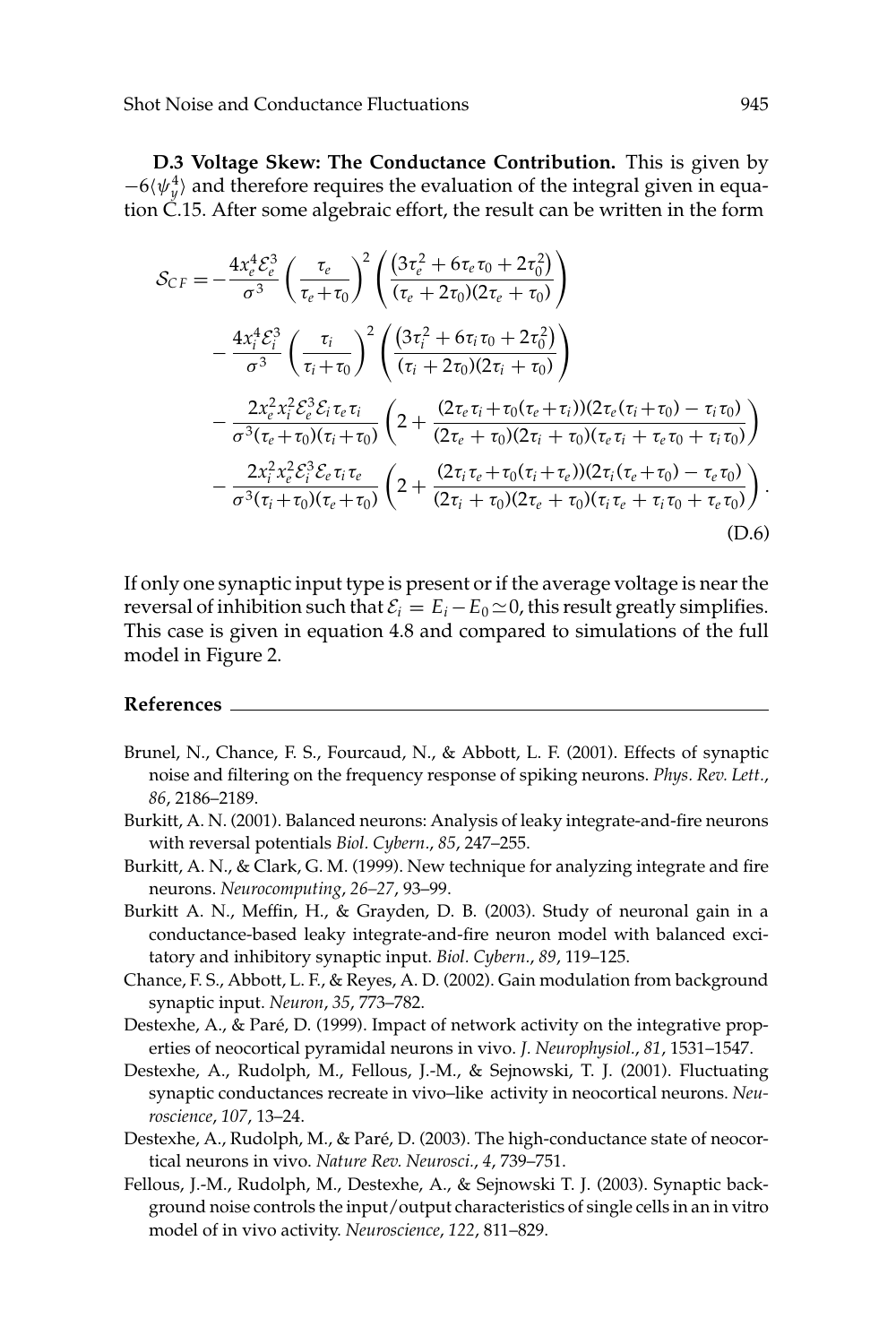- Fourcaud, N., & Brunel, N. (2002). Dynamics of the firing probability of noisy integrate-and- fire neurons. *Neural Comput.*, *14*, 2057–2110.
- Gilbert, E. N., & Pollak, H. O. (1960). Amplitude distributions of shot noise. *Bell. Syst. Tech. J.*, *39*, 333–350.
- Grande, L. A., Kinney, G. A., Miracle G. L., & Spain W. J. (2004). Dynamic influences on coincidence detection in neocortical pyramidal neurons. *J. Neurosci.*, *24*, 1839– 1851.
- Hahnloser, R. H. R. (2003). Stationary transmission distribution of random spike trains by dynamical synapses. *Phys. Rev. E*, *67*, 022901.
- Hohn, N., & Burkitt, A. N. (2001). Shot noise in the leaky integrate-and-fire neuron. *Phys. Rev. E*, *63*, 031902.
- Holmgren, C., Harkany, T., Svennenfors, B., & Zilberter, Y. (2003). Pyramidal cell communication within local networks in layer 2/3 of rat neocortex. *J. Physiol. London.*, *551*, 139–153.
- Johannesma, P. I. M. (1968). Diffusion models for the stochastic activity of neurons. In E. R. Caianello (Ed.), *Neural networks* (pp. 116–144). New York: Springer.
- Jolivet, R., Lewis, T. J., & Gerstner, W. (2004). Generalized integrate-and-fire models of neuronal activity approximate spike trains of a detailed model to a high degree of accuracy. *J. Neurophysiol.*, *92*, 959–976.
- Kamondi A., Acsady, L., Wang, X.-J., & Buzsaki, G. (1998). Theta oscillations in somata and dendrites of hippocampal pyramidal cells in vivo: Activity-dependent phaseprecession of action potentials. *Hippocampus*, *8*, 244–261.
- Kuhn, A., Aertsen, A., & Rotter, S. (2003). Higher-order statistics of input ensembles and the response of simple model neurons. *Neural Comp.*, *15*, 67–101.
- Kuhn, A., Aertsen, A., & Rotter, S. (2004). Neuronal integration of synaptic input in the fluctuation-driven regime. *J. Neurosci.*, *24*, 2345–2356.
- La Camera, G., Senn, W., & Fusi, S. (2004). Comparison between networks of conductance and current-driven neurons: Stationary spike rates and subthreshold depolarization. *Neurocomputing*, *58–60*, 253–258.
- Lansky, P., & Lanska, V. (1987). Diffusion approximation of the neuronal model with synaptic reversal potentials. *Biol. Cybern.*, *56*, 19–26.
- Manwani, A., & Koch, C. (1999). Detecting and estimating signals in noisy cable structures, I: Neuronal noise sources. *Neural Comp.*, *11*, 1797–1829.
- Meffin, H., Burkitt, A. N., & Grayden, D. B. (2004). An analytical model for the "large, fluctuating synaptic conductance state" typical of neocortical neurons in vivo. *J. Comput. Neurosci.*, *16*, 159–175.
- Monier, C., Chavane, F., Baudot, P., Graham, L. J., & Frégnac, Y. (2003). Orientation and direction selectivity of synaptic inputs in visual cortical neurons: A diversity of combinations produces spike tuning. *Neuron*, *37*, 663–680.
- Prescott, S. A., & De Koninck, Y. (2003). Gain control of firing rate by shunting inhibition: Roles of synaptic noise and dendritic saturation. *P. Natl. Acad. Sci.*, *100*, 2076–2081.
- Rauch, A., La Camera, G., Lüscher, H.-R., Senn, W., & Fusi, S. (2003). Neocortical pyramidal cells respond as integrate-and-fire neurons to in vivo–like input currents. *J. Neurophysiol.*, *90*, 1598–1612.
- Richardson, M. J. E. (2004). Effects of synaptic conductance on the voltage distribution and firing rate of spiking neurons. *Phys. Rev. E*, *69*, 051918.